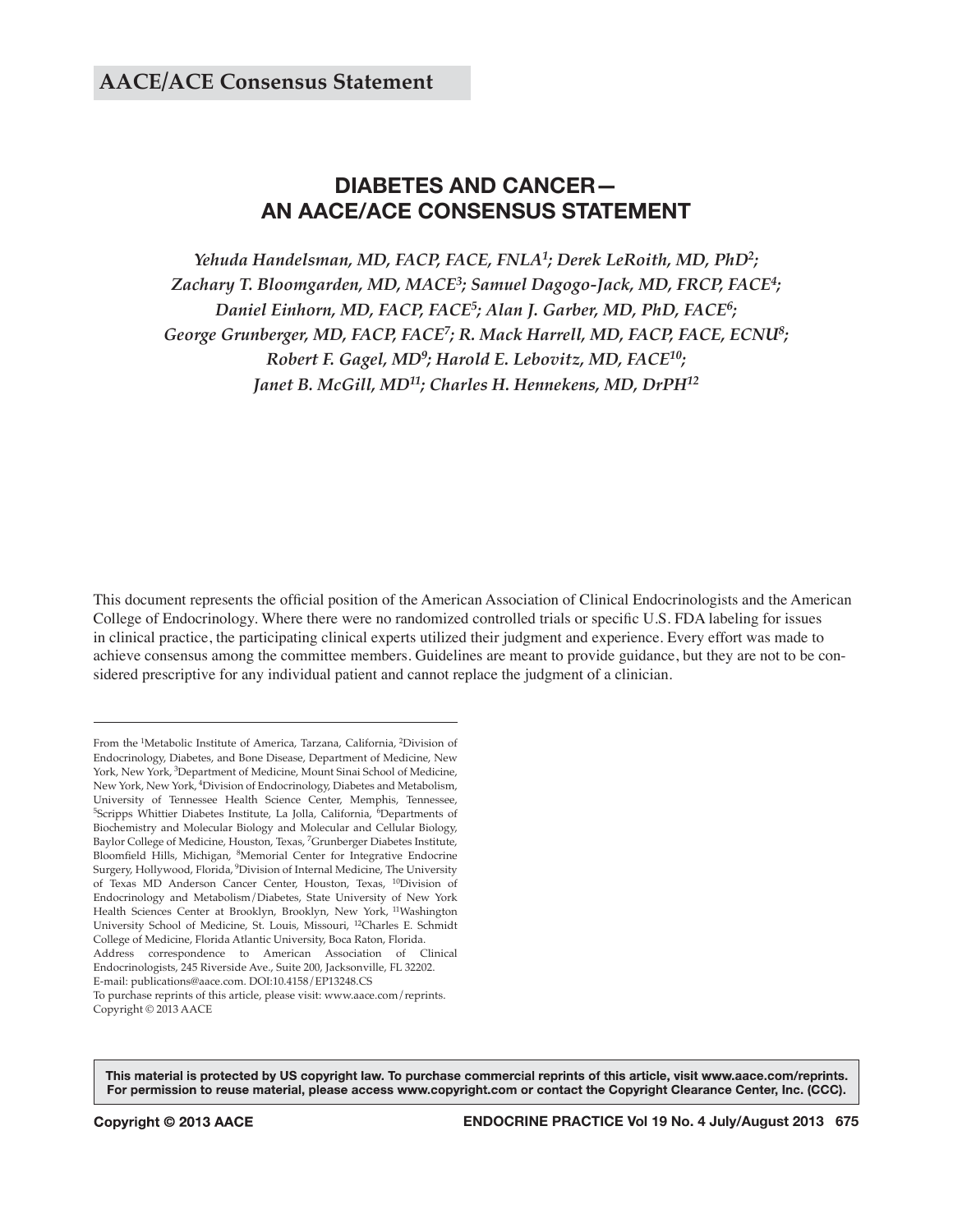# **Task Force for Diabetes and Cancer**

*Yehuda Handelsman, MD, FACP, FACE, FNLA, Chairperson Derek LeRoith, MD, PhD, Chairperson Zachary T. Bloomgarden, MD, MACE Samuel Dagogo-Jack, MD, FRCP, FACE Daniel Einhorn, MD, FACP, FACE Alan J. Garber, MD, PhD, FACE George Grunberger, MD, FACP, FACE R. Mack Harrell, MD, FACP, FACE, ECNU Robert F. Gagel, MD Harold E. Lebovitz, MD, FACE Janet B. McGill, MD Charles H. Hennekens, MD, DrPH*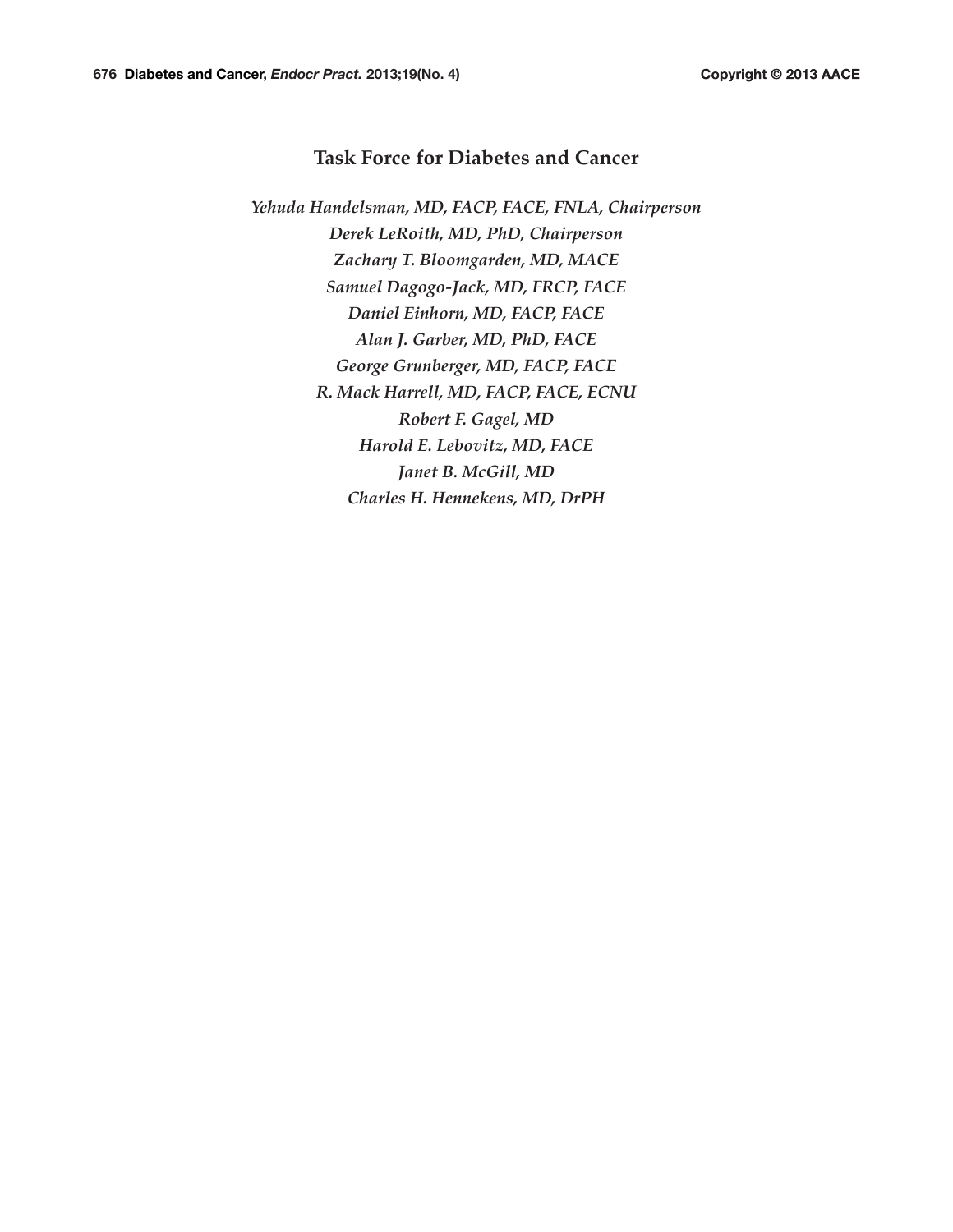### **EXECUTIVE SUMMARY**

 Epidemiologic data have demonstrated significant increases of various cancers in people with obesity and diabetes. Recently, concern has emerged that antihyperglycemic medications may also be associated with an increased prevalence of multiple cancers; however, available data are limited and conflicting. The American Association of Clinical Endocrinologists (AACE) convened a conference to review factors associated with cancer development in people with obesity and diabetes and to discuss the possible cancer risk of antihyperglycemic medications. Increased body mass index is associated with an increased risk of multiple cancers based on observational epidemiological data, and is closely associated with increased levels of endogenous insulin, insulin-like growth factors, inflammatory cytokines, and other factors that can have downstream pro-cancer growth effects.

 The role of hyperglycemia in cancer development is less clear, but an association cannot be ruled out, as current observational data additionally suggest an increased cancer risk in people with diabetes. There is currently insufficient evidence that antihyperglycemic medications may be definitively associated with an increased cancer risk owing to a lack of data from large-scale randomized study designs. Similarly, there is also insufficient evidence showing a positive impact of these medications on cancer development. Clinicians can continue to confidently prescribe all FDAapproved antihyperglycemic medications for the management of hyperglycemia according to established practice guidelines. In patients who have an elevated cancer risk or positive family history of cancer, the cautious selection of antihyperglycemic medications is both prudent and warranted. The AACE additionally advocates for the improved treatment and management of obesity, early cancer screening in patients at increased risk, increased research collaboration, and improved study designs to address outstanding concerns surrounding the diabetes-cancer relationship.

### **Abbreviations:**

**AACE** = American Association of Clinical Endocrinologists;  $\bf{BMI}$  = body mass index;  $\bf{CI}$  = confidence interval; **DPP-4** = dipeptidyl peptidase-4; **EMA**  = European Medicines Agency; **FDA** = U.S. Food and Drug Administration; **GLP-1** = glucagon-like peptide-1;  $HR =$  hazard ratio;  $IGF =$  insulin-like growth factor; **IGFBP** = insulin-like growth factor binding protein;  $\textbf{IR}$  = insulin receptor;  $\textbf{RR}$  = relative risk;  $\textbf{T2D}$  = type 2 diabetes;  $TZD = \text{thiazolidinedione}$ 

# **INTRODUCTION**

A conference and writing task force was commissioned by the American Association of Clinical Endocrinologists (AACE) and the American College of Endocrinology to determine the possible roles of obesity, hyperinsulinism, glucose, and diabetes and its therapies in the pathogenesis of cancer. The purpose of this document is to review the available evidence, provide recommendations to practicing clinicians, and highlight research needs.

#### **Contributions of Different Types of Evidence**

 Basic research provides mechanisms to explain why an agent may increase the risk of cancer. Epidemiological studies can be hypothesis formulating or testing. Observational analytic epidemiological studies are hypothesis testing for moderate to large effects, but hypothesis formulating for small effects which require large-scale randomized evidence. All types of research contribute to a totality of evidence upon which rational clinical decisions for individual patients and policy for the health of the general public can be safely based.

#### **OBESITY AND CANCER**

# **Basic Research**

 Many proposed biological mechanisms link obesity to cancer development (Fig. 1) through the direct or indirect effects of obesity on insulin and insulin-like growth factor-1 (IGF-1), sex hormones, adipokines, and inflammation (1,2). The collective activation of these individual mechanisms promotes an environment of increased proliferation, inhibited apoptosis, and increased genomic instability  $(1)$ .

 Recent tissue-based breast cancer studies have provided support for hypothetical obesity-related cancer mechanisms in humans (3,4). Breast tissue samples obtained from women undergoing surgery for breast cancer have shown a significant direct correlation between body mass index (BMI) and inflammation (*P*<.001), adipocyte size  $(P<.001)$ , and aromatase expression and activity  $(P = .02)$ (3). Visceral fat and mammary tissues from obese ovariectomized mice were found to have significantly greater numbers of inflammatory foci (*P*<.001), pro-inflammatory mediators (*P*≤.003), and aromatase activity (*P*<.001) than samples from other low-fat and high-fat comparator groups (4).

#### **Epidemiologic Studies**

 Obesity is emerging as a leading avoidable cause of mortality, including cancer mortality. In an analysis of data from 57 prospective cohort studies with approximately 900,000 total participants, BMI was a strong predictor of death above and below the apparent optimum of 22.5 to 25  $\text{kg/m}^2$  (5). The progressive excess mortality for BMI above this range is mainly due to vascular diseases. Median survival (average age at death) is reduced by 2 to 4 years at ages 30 to 45 and 8 to 10 years at ages 40 to 45, which is comparable to the hazard of cigarettes.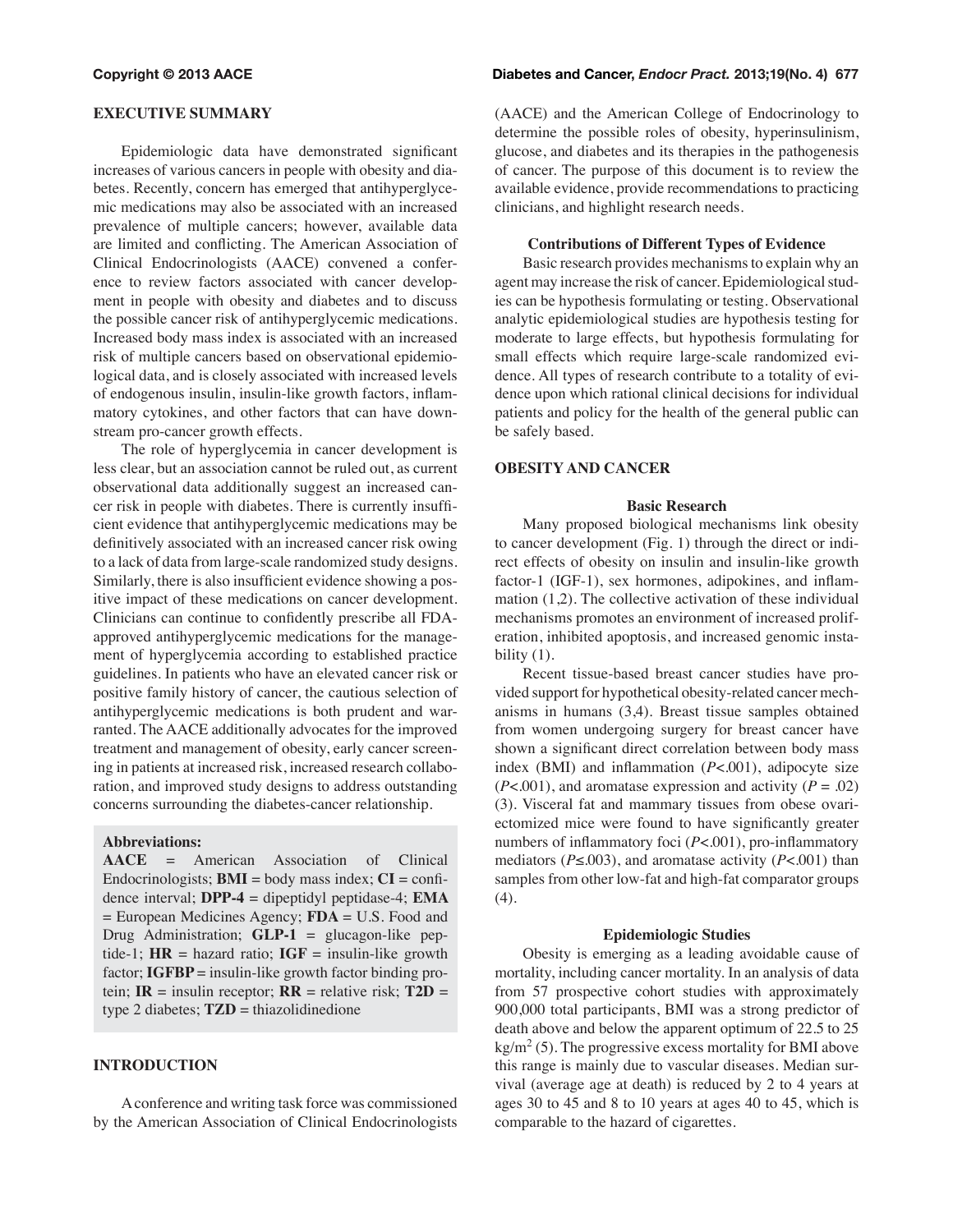

**Fig. 1.** Biological mechanisms that link obesity with cancer development. *IGF-1* = insulin-like growth factor-1. Adapted from (1).

 When compared with overweight or nonobese people, obese individuals or those with a 5-point increase in BMI have a significantly increased risk of many different cancer types (Table 1) (6-10). The strongest associations appear to be for endometrial, gall bladder, esophageal (adenocarcinoma), renal, thyroid, ovarian, breast, and colorectal cancer. Weaker but still statistically significant associations were also observed for leukemia, malignant and multiple melanoma, pancreatic cancer, and non-Hodgkin lymphoma (7,9). Paradoxically, there is some evidence that increased BMI may be protective for lung, esophageal (squamous) (9), and prostate cancer (11) in men, though obesity seems to impart an increased incidence of more aggressive prostate cancers (12). In women, increased BMI may be protective for premenopausal breast and lung cancer (9). In the Swedish Obese Subjects (SOS) prospective controlled intervention trial, obese women undergoing bariatric surgery were observed to have a decreased incidence of cancer compared with controls (hazard ratio [HR], 0.58; 95% confidence interval [CI], 0.44-0.77; *P* = .0001) (13). The same effect was not observed in men (HR, 0.97; 95% CI,  $0.62 - 1.52$ ;  $P = .90$ ).

 The observed relationship of elevated cancer risk with increased BMI supports the need to advocate for improved diet, greater physical activity, and early cancer screening in obese patients. Opportunities for educating patients on the obesity–cancer relationship and appropriate lifestyle changes may be possible at the cancer screening visit or following the clinical identification of cancer, when patient health awareness and openness to change are likely to be at higher levels (14-16).

 Evidence for the link between obesity and cancer outcomes after diagnosis is less clear. In one cohort of the prospective Cancer Prevention Study II, BMI in the obese range  $(\geq 30 \text{ kg/m}^2)$  was associated with increased overall cancer mortality compared to normal weight (18.5 to 24.9 kg/m<sup>2</sup>) in both men (relative risk [RR], 1.09; 95% CI, 1.05-1.14) and women (RR, 1.23; 95% CI, 1.18-1.29) (17). Increased BMI is associated with worsened outcomes for breast (18-20), colon (21), and aggressive prostate cancer (12), but improved outcomes for renal cell carcinoma (22) and endometrial cancer (23). Furthermore, Adams et al observed decreased mortality (HR, 0.54; 95% CI, 0.37- 0.78;  $P = .001$ ) for obesity-related cancers with bariatric surgery in women with a BMI  $\geq$ 35 kg/m<sup>2</sup> (24).

# **ROLE OF ENDOGENOUS INSULIN IN CANCER**

# **Insulin, IGF-1 and Cancer Development**

 Obesity-related hyperinsulinemia may affect cancer development through ligand binding with the insulin receptor and/or by increasing circulating IGF-1 levels (Fig. 2) (2). Circulating IGFs are normally bound by insulin-like growth factor binding proteins (IGFBPs). IGFBP-3 binds almost 90% of circulating IGF-1 and -2. In conditions of prolonged hyperinsulinemia, the activities of IGFBP-1 and -2 are diminished, potentially resulting in increased "free" IGF-1 and -2. Direct relationships among increased obesity (or percentage body fat), increased insulin, and "free" IGF-1 levels have been demonstrated (2,25).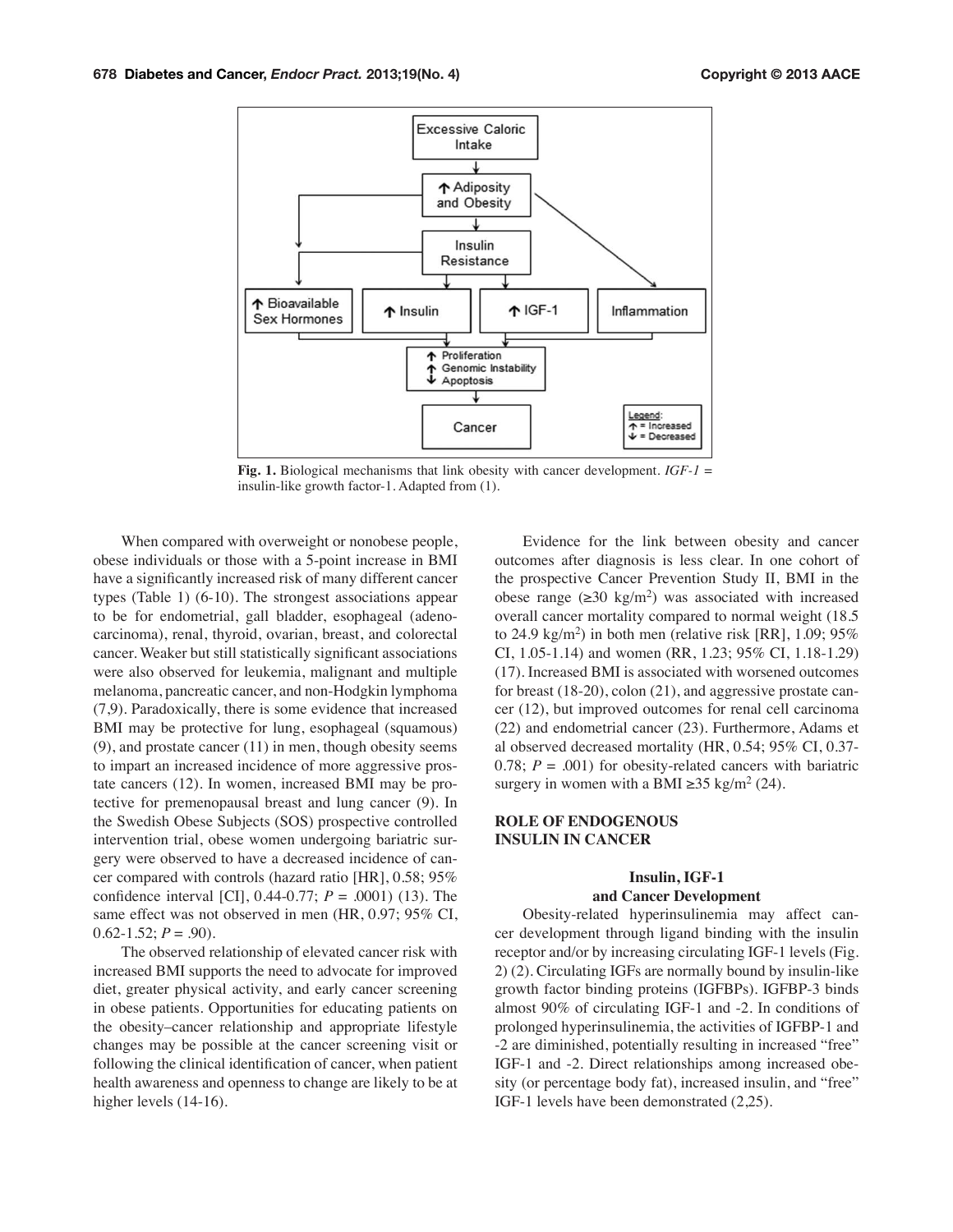| <b>Table 1</b><br>Meta-analyses Linking Increased BMI (≥25 kg/m <sup>2</sup> ) With Cancer Risk |                                                                                         |                      |               |
|-------------------------------------------------------------------------------------------------|-----------------------------------------------------------------------------------------|----------------------|---------------|
| <b>Study group</b>                                                                              | <b>Cancer evaluated</b>                                                                 | <b>Risk</b>          | 95% CI        |
| Druesne-Pecollo et al 2012 (7)                                                                  | Endometrial (second primary)                                                            | RR 1.46 <sup>a</sup> | $1.17 - 1.83$ |
|                                                                                                 | Breast (second primary)                                                                 | RR 1.14 <sup>a</sup> | 1.07-1.21     |
|                                                                                                 | Breast (contralateral)                                                                  | RR 1.12 <sup>a</sup> | 1.06-1.20     |
| Crosbie et al 2010 (6)                                                                          | Endometrial                                                                             | RR 1.60 <sup>a</sup> | 1.52-1.68     |
| Renehan et al 2008                                                                              | Esophageal (adenocarcinoma)                                                             | RR 1.52 <sup>a</sup> | 1.33-1.74     |
| $(men)$ $(9)$                                                                                   | Thyroid                                                                                 | RR 1.33 <sup>a</sup> | 1.04-1.70     |
|                                                                                                 | Colon                                                                                   | RR 1.24 <sup>a</sup> | 1.20-1.28     |
|                                                                                                 | Renal                                                                                   | RR 1.24 <sup>a</sup> | 1.15-1.34     |
|                                                                                                 | Malignant melanoma                                                                      | RR 1.17 <sup>a</sup> | 1.05-1.30     |
|                                                                                                 | Multiple myeloma                                                                        | RR 1.11 <sup>a</sup> | 1.05-1.18     |
|                                                                                                 | Rectal                                                                                  | RR 1.09 <sup>a</sup> | 1.06-1.12     |
|                                                                                                 | Leukemia                                                                                | RR 1.08 <sup>a</sup> | $1.02 - 1.14$ |
|                                                                                                 | Non-Hodgkin lymphoma                                                                    | RR 1.06 <sup>a</sup> | 1.03-1.09     |
|                                                                                                 | Lung                                                                                    | RR 0.76 <sup>a</sup> | 0.70-0.83     |
|                                                                                                 | Esophageal (squamous)                                                                   | RR 0.71 <sup>a</sup> | $0.60 - 0.85$ |
| Renehan et al 2008                                                                              | Endometrial                                                                             | RR 1.59 <sup>a</sup> | 1.50-1.68     |
| $(women)$ $(9)$                                                                                 | Gallbladder                                                                             | RR 1.59 <sup>a</sup> | 1.02-2.47     |
|                                                                                                 | Esophageal (adenocarcinoma)                                                             | RR 1.51 <sup>a</sup> | 1.31-1.74     |
|                                                                                                 | Renal                                                                                   | RR 1.34 <sup>a</sup> | 1.25-1.43     |
|                                                                                                 | Leukemia                                                                                | RR 1.17 <sup>a</sup> | 1.04-1.32     |
|                                                                                                 | Thyroid                                                                                 | RR 1.14 <sup>a</sup> | 1.06-1.23     |
|                                                                                                 | Breast (postmenopausal)                                                                 | RR 1.12 <sup>a</sup> | 1.08-1.16     |
|                                                                                                 | Pancreatic                                                                              | RR 1.12 <sup>a</sup> | $1.02 - 1.22$ |
|                                                                                                 | Multiple myeloma                                                                        | RR 1.11 <sup>a</sup> | 1.07-1.15     |
|                                                                                                 | Colon                                                                                   | RR 1.09 <sup>a</sup> | $1.05 - 1.13$ |
|                                                                                                 | Breast (premenopausal)                                                                  | RR 0.92 <sup>a</sup> | 0.88-0.97     |
|                                                                                                 | Lung                                                                                    | RR 0.80 <sup>a</sup> | 0.66-0.97     |
| Schouten et al 2008 (10)                                                                        | Ovarian (premenopausal)                                                                 | RR 1.72 <sup>b</sup> | 1.02-2.89     |
|                                                                                                 | Ovarian (Postmenopausal)                                                                | RR 1.07 <sup>b</sup> | 0.87-1.33     |
| Olsen et al 2007 (8)                                                                            | Ovarian                                                                                 | RR 1.30°             | $1.12 - 1.50$ |
|                                                                                                 | Abbreviations: BMI = body mass index; $CI =$ confidence interval; $RR =$ relative risk. |                      |               |

<sup>a</sup> Risk values per 5-kg/m<sup>2</sup> increase in BMI.

<sup>b</sup>Multivariate risk, obese (BMI≥30 kg/m<sup>2</sup>) versus nonobese (BMI 18.5-23 kg/m<sup>2</sup>) patients.

<sup>c</sup> Pooled risk, obese (BMI≥30 kg/m<sup>2</sup>) versus nonobese (BMI 18.5-24.9 kg/m<sup>2</sup>) patients.

 Insulin has multiple effects, depending on its interaction with insulin receptors (IRs), which exist in two major isoforms (IR-A and -B) (26,27). Pro-growth mitogenic effects are elicited through the actions of insulin and IGF-1 binding with the IR-A and IGF-1 receptors, respectively (28,29). The independent role of the IR was confirmed by Zhang et al (30), when downregulation of IRs in LCC6 cells reduced xenograft tumor growth in athymic mice and inhibited lung metastasis. Blockade of the IGF-1 receptor has been associated with decreased growth of breast cancer cells (31,32), while enhanced IGF-1 activity has been associated with decreased susceptibility to chemotherapy (33). Both IR-A and IGF-1 receptors are predominantly

located in fetal tissue and in adult cancer cells (34). IRs and IGF-1 receptors are overexpressed in human breast cancers (35-38).

# **Insulin, Insulin-related Markers, and Cancer Risk**

 Several study groups have investigated the predictive value of plasma insulin levels for pre- and postmenopausal breast cancer (Table 2), with some conflicting observations (39-42). In a case-control study of 99 premenopausal women with recently diagnosed breast cancer, those in the highest quintile of fasting insulin concentration had a nearly 3-fold increased risk of breast cancer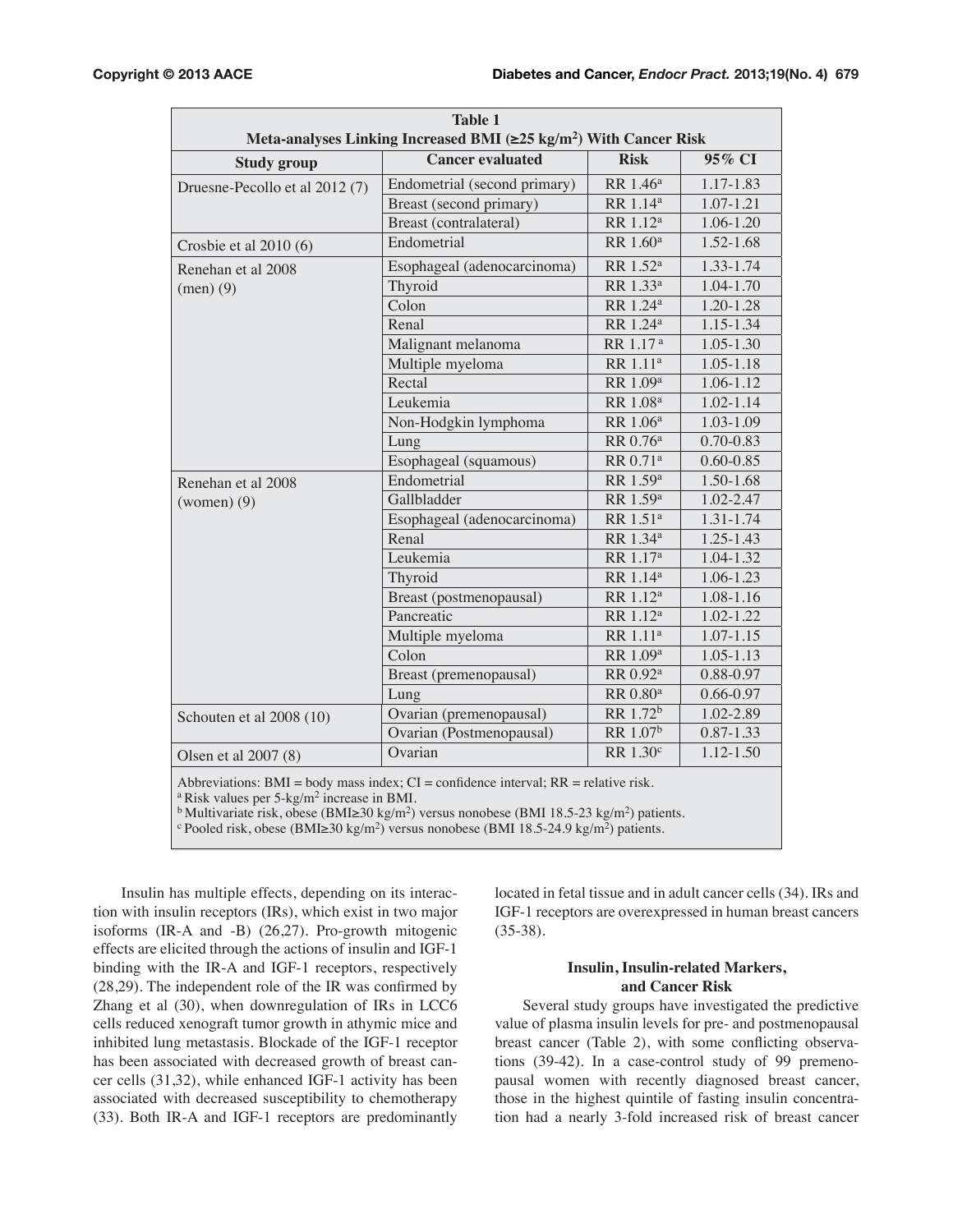

**Fig. 2.** Obesity and the insulin-IGF-1 hypothesis of cancer development. *IGFBP* = insulin-like growth factor binding protein; *IGF-1* = insulin-like growth factor-1. Adapted from (2).

| <b>Table 2</b><br>Summary of the Association of Elevated <sup>a</sup> Plasma Insulin,<br><b>C-Peptide, and IGF-1 Levels With Cancer Risk</b>                                                                                                       |                                                                                                                                                                                                                                                                                                                                                                                                                                                                                                                                                                                                                                          |                      |               |
|----------------------------------------------------------------------------------------------------------------------------------------------------------------------------------------------------------------------------------------------------|------------------------------------------------------------------------------------------------------------------------------------------------------------------------------------------------------------------------------------------------------------------------------------------------------------------------------------------------------------------------------------------------------------------------------------------------------------------------------------------------------------------------------------------------------------------------------------------------------------------------------------------|----------------------|---------------|
| <b>Study group</b>                                                                                                                                                                                                                                 | <b>Cancer evaluated</b>                                                                                                                                                                                                                                                                                                                                                                                                                                                                                                                                                                                                                  | <b>Risk</b>          | 95% CI        |
| <b>Insulin</b>                                                                                                                                                                                                                                     |                                                                                                                                                                                                                                                                                                                                                                                                                                                                                                                                                                                                                                          |                      |               |
| Hirose et al 2003 (41)                                                                                                                                                                                                                             | Postmenopausal breast cancer                                                                                                                                                                                                                                                                                                                                                                                                                                                                                                                                                                                                             | OR $4.48b$           | 1.07-18.7     |
| Goodwin et al 2002 (40)                                                                                                                                                                                                                            | Breast cancer (distant recurrence)                                                                                                                                                                                                                                                                                                                                                                                                                                                                                                                                                                                                       | HR 2.0               | 1.20-3.30     |
|                                                                                                                                                                                                                                                    | Breast cancer death                                                                                                                                                                                                                                                                                                                                                                                                                                                                                                                                                                                                                      | HR 3.1               | 1.70-5.70     |
| Mink et al 2002 (42)                                                                                                                                                                                                                               | <b>Breast cancer</b>                                                                                                                                                                                                                                                                                                                                                                                                                                                                                                                                                                                                                     | RR 1.01°             | $0.55 - 1.86$ |
| Del Giudice et al 1998 (39)                                                                                                                                                                                                                        | Premenopausal breast cancer                                                                                                                                                                                                                                                                                                                                                                                                                                                                                                                                                                                                              | OR $2.83d$           | 1.22-6.58     |
| <b>C-Peptide</b>                                                                                                                                                                                                                                   |                                                                                                                                                                                                                                                                                                                                                                                                                                                                                                                                                                                                                                          |                      |               |
| Wolpin et al 2009 (47)                                                                                                                                                                                                                             | Nonmetastatic colorectal death                                                                                                                                                                                                                                                                                                                                                                                                                                                                                                                                                                                                           | HR 1.87 <sup>e</sup> | 1.04-3.36     |
| Pisani et al $2008(46)$                                                                                                                                                                                                                            | Colorectal                                                                                                                                                                                                                                                                                                                                                                                                                                                                                                                                                                                                                               | RR 1.35              | 1.13-1.61     |
|                                                                                                                                                                                                                                                    | <b>Breast</b>                                                                                                                                                                                                                                                                                                                                                                                                                                                                                                                                                                                                                            | RR 1.26              | 1.06-1.48     |
|                                                                                                                                                                                                                                                    | Pancreatic                                                                                                                                                                                                                                                                                                                                                                                                                                                                                                                                                                                                                               | RR 1.70              | 1.10-2.63     |
|                                                                                                                                                                                                                                                    | Bladder                                                                                                                                                                                                                                                                                                                                                                                                                                                                                                                                                                                                                                  | RR 1.22              | 1.01-1.47     |
| Ma et al 2004 (44)                                                                                                                                                                                                                                 | Colorectal                                                                                                                                                                                                                                                                                                                                                                                                                                                                                                                                                                                                                               | $RR$ $2.7f$          | 1.20-6.20     |
| $IGF-1$                                                                                                                                                                                                                                            |                                                                                                                                                                                                                                                                                                                                                                                                                                                                                                                                                                                                                                          |                      |               |
| Duggan et al 2013 (43)                                                                                                                                                                                                                             | Breast cancer (all-cause mortality)                                                                                                                                                                                                                                                                                                                                                                                                                                                                                                                                                                                                      | HR 3.10 <sup>g</sup> | 1.21-7.93     |
| Ma et al 1999 (45)                                                                                                                                                                                                                                 | Colorectal                                                                                                                                                                                                                                                                                                                                                                                                                                                                                                                                                                                                                               | RR 2.51              | 1.15-5.46     |
| $OR = odds ratio$ ; $RR = relative risk$ .<br>a Defined as values at the highest tertile, quartile, etc.<br>and at first delivery.<br><sup>d</sup> Multivariable-adjusted for age and weight.<br><sup>e</sup> Age-adjusted.<br>and IGFBP-3 levels. | Abbreviations: $CI =$ confidence interval; $HR =$ hazard ratio; $IGF-1 =$ insulin-like growth factor 1;<br>$b$ BMI >23.07, multivariable-adjusted for age, family history, and age at menarche, parity,<br><sup>c</sup> Multivariable-adjusted for age, race, study center, BMI, age at menarche, menopause, and at<br>parity, family history, number of sisters, alcohol intake, and pack-years of smoking.<br>${}^f$ Multivariable-adjusted for BMI, alcohol consumption, vigorous exercise, and aspirin treatment.<br><sup>g</sup> Adjusted for BMI, ethnicity, tamoxifen use at time of blood draw, treatment received at diagnosis, |                      |               |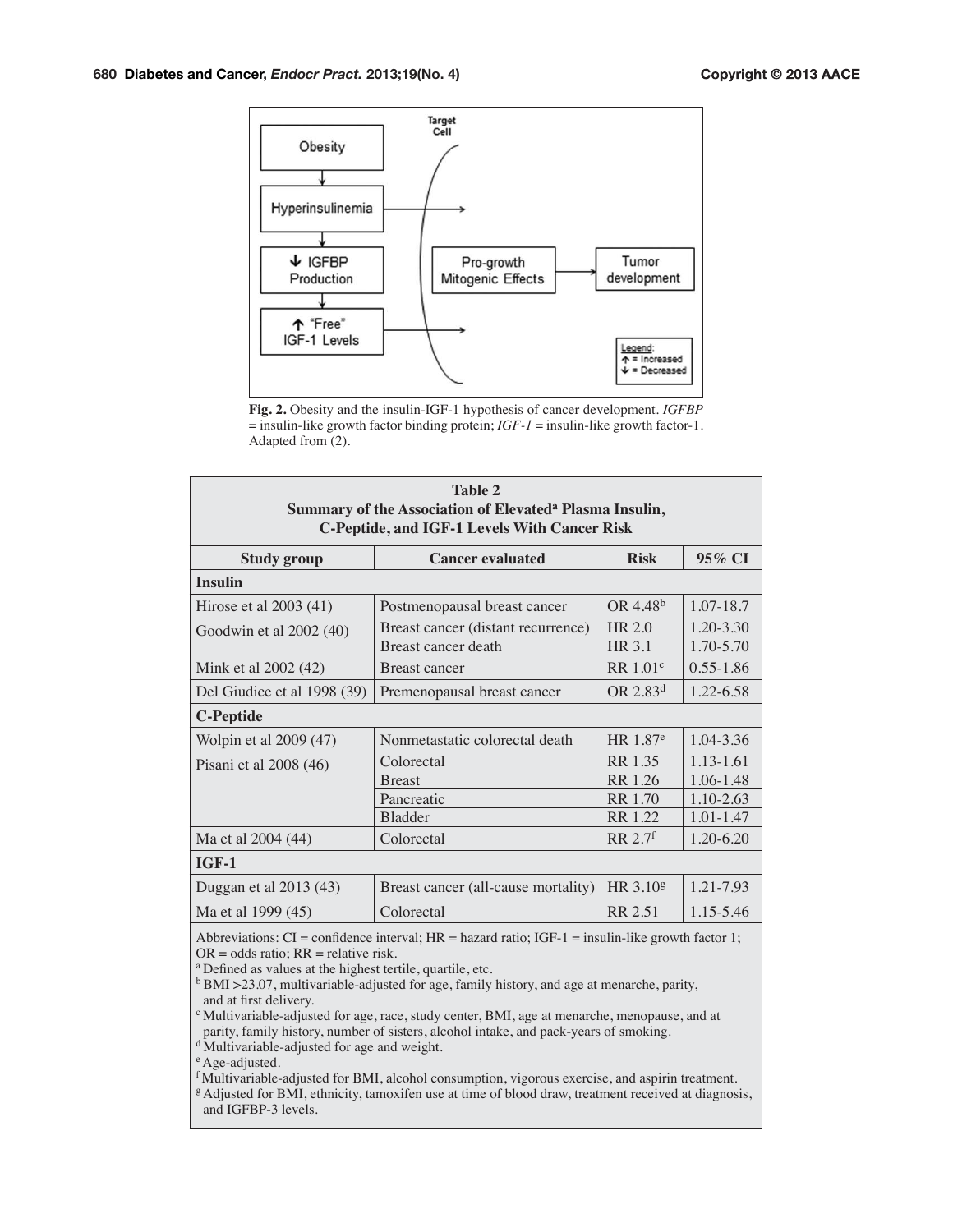after adjustment compared with those in the lowest quintile (39). Likewise, Hirose et al showed a >4-fold adjusted increased risk of breast cancer in postmenopausal Japanese women with BMI >  $23.1 \text{ kg/m}^2$  and in the highest tertile of insulin levels compared with the lowest tertile, though not all blood samples were fasting profiles (41). At least one study showed no association of insulin levels with breast cancer risk (42), albeit in a smaller cohort. With respect to distant recurrence and death, Goodwin et al observed that fasting insulin levels in the highest quartile were found to be significantly positively associated in patients with early breast cancer (40).

 C-peptide levels and IGF-1 levels have also been linked to cancer risk (43-47). A meta-analysis of 12 epidemiological studies observed that prior to diagnosis, C-peptide or insulin levels at the highest subgrouping were significantly predictive of pancreatic, colorectal, breast, and bladder cancer when compared with lower levels prior to diagnosis (46). Wolpin et al, in a prospective observational study of 373 patients with diagnosed nonmetastatic colorectal cancer, observed a nearly 2-fold higher ageadjusted mortality risk in patients in the top quartile of plasma C-peptide levels compared with those in the lowest quartile (47). Men from the Physician's Health Study in the highest quintile for IGF-1 concentration prior to cancer diagnosis had an increased risk of colorectal cancer compared with those in the lowest quintile (RR, 2.51; 95% CI, 1.15-5.46) (45). Finally, IGF-1 levels and an IGF-1/ IGFBP-3 ratio at the highest quintile in women with breast cancer has been observed to confer an approximate 3-fold increased risk of adjusted all-cause mortality compared with patients in the lowest quintiles of these measures (43). Interestingly, clinical trials using humanized monoclonal IGF-1 receptor antagonists to affect cancer outcomes have generally been very disappointing. Besides the suggestive evidence that hyperinsulinemia and obesity are involved in the increased incidence of cancer, other factors, such as leptin, inflammatory cytokines, and reduced sex hormonebinding globulin resulting in more free sex hormones have also been invoked (48).

### **DIABETES AND CANCER**

#### **Animal Models of Diabetes**

 The independent role of diabetes on cancer development has been difficult to discern, given the fact that obesity is closely associated with inflammation and hyperinsulinemia. Animal studies in transgenic diabetic mice may shed some light on the relative contributions of each of these factors. Models of both skin and mammary carcinogenesis in fatless diabetic (A-ZIP/F-1) mice were found to demonstrate a higher tumor incidence and greater tumor volume than controls in the presence of significantly elevated levels of insulin, IGF-1, growth hormone, and inflammatory cytokines (*P*≤.05) (49). In a model of murine breast cancer, lean female MKR mice with pronounced diabetes and inactivated IRs and IGF-1 receptors in skeletal muscle were found to have significantly increased insulin/IGF-1 receptor activation in prepubertal mammary gland tissue and increased mammary tumor volume and weight compared with wild-type controls ( $P<05$ ) (50). Reduced insulin/IGF-1 receptor activation in MKR mice with mammary tumors blocked tumor progression (51). Taken collectively, there appears to be strong support for the interconnected roles of hyperinsulinemia and diabetes in cancer development.

### **Glucose and Tumor Metabolism**

 The independent role of hyperglycemia in cancer development is less clear. To achieve growth and proliferation, tumor cells must replicate at higher rates than normal cells, necessitating the need for increased intake of nutrients from the surrounding microenvironment. Glucose is one source of energy for tumor cells to support growth and proliferation. Tumor cells may also rely on the intake of amino acids such as glutamine (52). Glucose uptake is closely regulated by growth factor signaling in normal nonproliferating cells (53); but through genetic mutations, tumor cells can bypass these limitations (52). Activation of growth factor receptors stimulates changes in intracellular signaling, which in turn modify metabolic pathways in support of proliferative growth. Pyruvate kinase isoform M2 (PK-M2) is an example of an enzyme whose activity state is modified to support proliferation in response to changes in intracellular signaling (54). Thus, hyperglycemia is often wrongly implicated as the sole source of cancer nutrition in patients with diabetes, when cancer cells can thrive using other energy sources promoted by genetic mutations and aberrant intracellular signaling.

### **Diabetes and Cancer Risk**

 Multiple meta-analyses of case-control and cohort studies have shown that diabetes is associated with a significantly increased risk of breast (55), colorectal (56), endometrial (57), pancreatic (58), and hepatic cancer (59), and non-Hodgkin lymphoma (Table 3) (60). Bladder cancer has also been shown to be positively correlated with diabetes (61), although a recent prospective cohort study of over 170,000 patients indicates that this positive association may be limited to patients with long-standing diabetes (>15 years) or insulin users (62). Prostate cancer risk appears to be decreased in patients with diabetes (63); one possible explanation is that testosterone levels have been shown to be reduced in men with diabetes (64). The conversion of testosterone to dihydrotestosterone promotes prostate cell growth.

 Diabetes is also associated with an increase in cancer mortality (Table 4) (65). In the Cancer Prevention II Study, men with diabetes were found to have an increased risk of mortality from hepatic, oropharyngeal, pancreatic,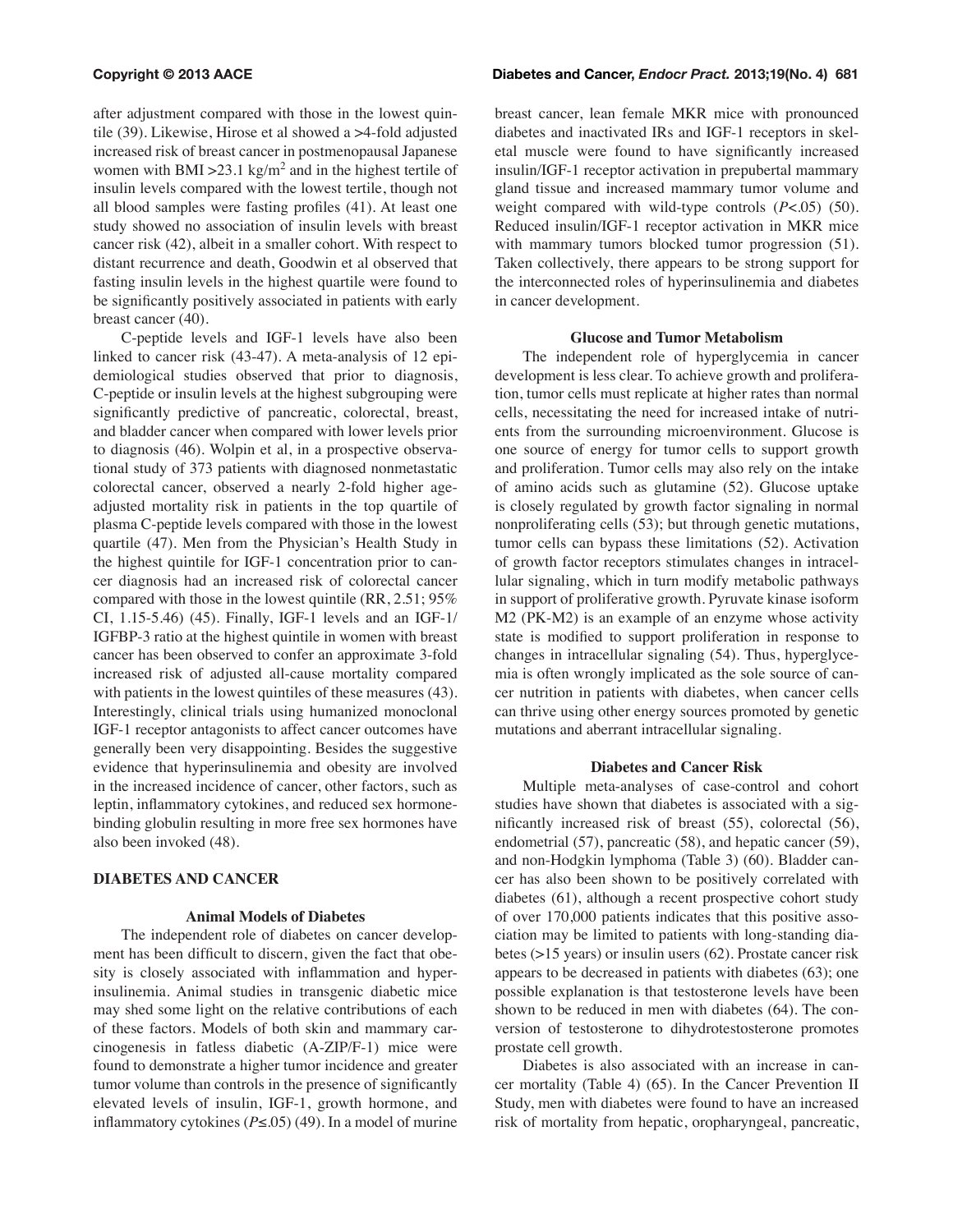bladder, colon, and breast cancer and a decreased risk of mortality from prostate cancer (65). In women, diabetes was associated with an increased risk of mortality from breast, hepatic, pancreatic, endometrial, and colon cancer. The findings of the Cancer Prevention II Study are supported by a smaller retrospective cohort study in the United Kingdom of over 8,000 patients with type 2 diabetes (T2D) (66). Two notable discrepant results in the Currie study were the findings of increased prostate cancer mortality and decreased mortality for lung cancer in patients with T2D.

# **WHAT IS NEEDED FOR CANCER DEVELOPMENT?**

 After examining the relative contributions of obesity, insulin, IGFs, and diabetes to cancer development, it would appear that the most compelling scenario for cancer development may include a combination of prolonged obesity due to excess caloric intake plus the resulting increase of circulating insulin, IGFs, cytokines, and inflammatory molecules (67). Compelling research in animals has shown that caloric restriction  $(>10$  to  $40\%$  of daily intake) can

| Table 3<br><b>Summary of the Association of Diabetes and Cancer Risk</b>            |                                |                 |               |
|-------------------------------------------------------------------------------------|--------------------------------|-----------------|---------------|
| <b>Study group</b>                                                                  | <b>Cancer evaluated</b>        | <b>Risk</b>     | $95\%$ CI     |
| Mitri et al 2008 (60)                                                               | Non-Hodgkin lymphoma           | RR 1.19         | $1.04 - 1.35$ |
| Friberg et al 2007 (57)                                                             | Endometrial                    | RR 2.10         | 1.75-2.53     |
| Larsson et al $2007(55)$                                                            | <b>Breast</b>                  | RR 1.20         | $1.12 - 1.28$ |
| El-Seraq et al 2006 (59)                                                            | Hepatic (case-control studies) | OR 2.54         | 1.82-3.54     |
|                                                                                     | Hepatic (cohort studies)       | Risk ratio 2.50 | 1.93-3.24     |
| Kasper et al 2006 (63)                                                              | Prostate                       | RR 0.84         | $0.76 - 0.93$ |
| Larsson et al $2006(61)$                                                            | <b>Bladder</b>                 | RR 1.24         | 1.08-1.42     |
| Huxley et al 2005 (58)                                                              | Pancreatic                     | OR 1.82         | 1.66-1.89     |
| Larsson et al $2005(56)$                                                            | Colorectal                     | RR 1.30         | $1,20-1,40$   |
| Abbreviations: $CI =$ confidence interval; $OR =$ odds ratio; $RR =$ relative risk. |                                |                 |               |

| <b>Table 4</b>                                                                                              |                         |                        |               |
|-------------------------------------------------------------------------------------------------------------|-------------------------|------------------------|---------------|
| <b>Summary of the Association of Diabetes and Cancer Mortality</b>                                          |                         |                        |               |
| <b>Study group</b>                                                                                          | <b>Cancer evaluated</b> | <b>Risk</b>            | 95% CI        |
| Campbell et al 2012                                                                                         | <b>Breast</b>           | RR 4.20 <sup>a</sup>   | 2.20-8.04     |
| $(men)$ (65)                                                                                                | Hepatic                 | RR 2.26 <sup>a</sup>   | 1.89-2.70     |
|                                                                                                             | Oropharyngeal           | RR 1.44 <sup>a</sup>   | $1.07 - 1.94$ |
|                                                                                                             | Pancreatic              | RR 1.40 <sup>a</sup>   | $1.23 - 1.59$ |
|                                                                                                             | <b>Bladder</b>          | RR 1.22 <sup>a</sup>   | $1.01 - 1.47$ |
|                                                                                                             | Colon                   | $RR$ 1.15 <sup>a</sup> | 1.03-1.29     |
|                                                                                                             | Prostate                | RR 0.88 <sup>a</sup>   | 0.79-0.97     |
| Campbell et al 2012                                                                                         | Hepatic                 | RR 1.40 <sup>a</sup>   | $1.05 - 1.86$ |
| $(women)$ (65)                                                                                              | Endometrial             | RR 1.33 <sup>a</sup>   | 1.08-1.65     |
|                                                                                                             | Pancreatic              | RR 1.31 <sup>a</sup>   | 1.14-1.51     |
|                                                                                                             | Colon                   | RR 1.18 <sup>a</sup>   | 1.04-1.33     |
|                                                                                                             | <b>Breast</b>           | RR 1.16 <sup>a</sup>   | 1.03-1.29     |
| Currie et al 2012 (66)                                                                                      | All cancers             | HR 1.09 <sup>b</sup>   | 1.06-1.13     |
|                                                                                                             | <b>Breast</b>           | HR 1.32 <sup>b</sup>   | 1.17-1.49     |
|                                                                                                             | Prostate                | HR 1.19 <sup>b</sup>   | 1.08-1.31     |
|                                                                                                             | <b>Bladder</b>          | HR $1.16b$             | 1.02-1.32     |
|                                                                                                             | Lung                    | HR $0.84b$             | 0.77-0.92     |
| Abbreviations: $CI = \text{confidence interval}$ : $HR = \text{hazard ratio}$ : $RR = \text{relative risk}$ |                         |                        |               |

Abbreviations:  $CI =$  confidence interval;  $HR =$  hazard ratio;  $RR =$  relative risk. <sup>a</sup> Adjusted for age, education, BMI, smoking, alcohol, vegetable, and red meat

intake, physical activity, and aspirin use.

<sup>b</sup> Adjusted for age, sex, smoking status, year of cancer diagnosis, Charlson

comorbidity index, Townsend index of deprivation, hemoglobin  $A_{1C}$ , and number of general practice contacts.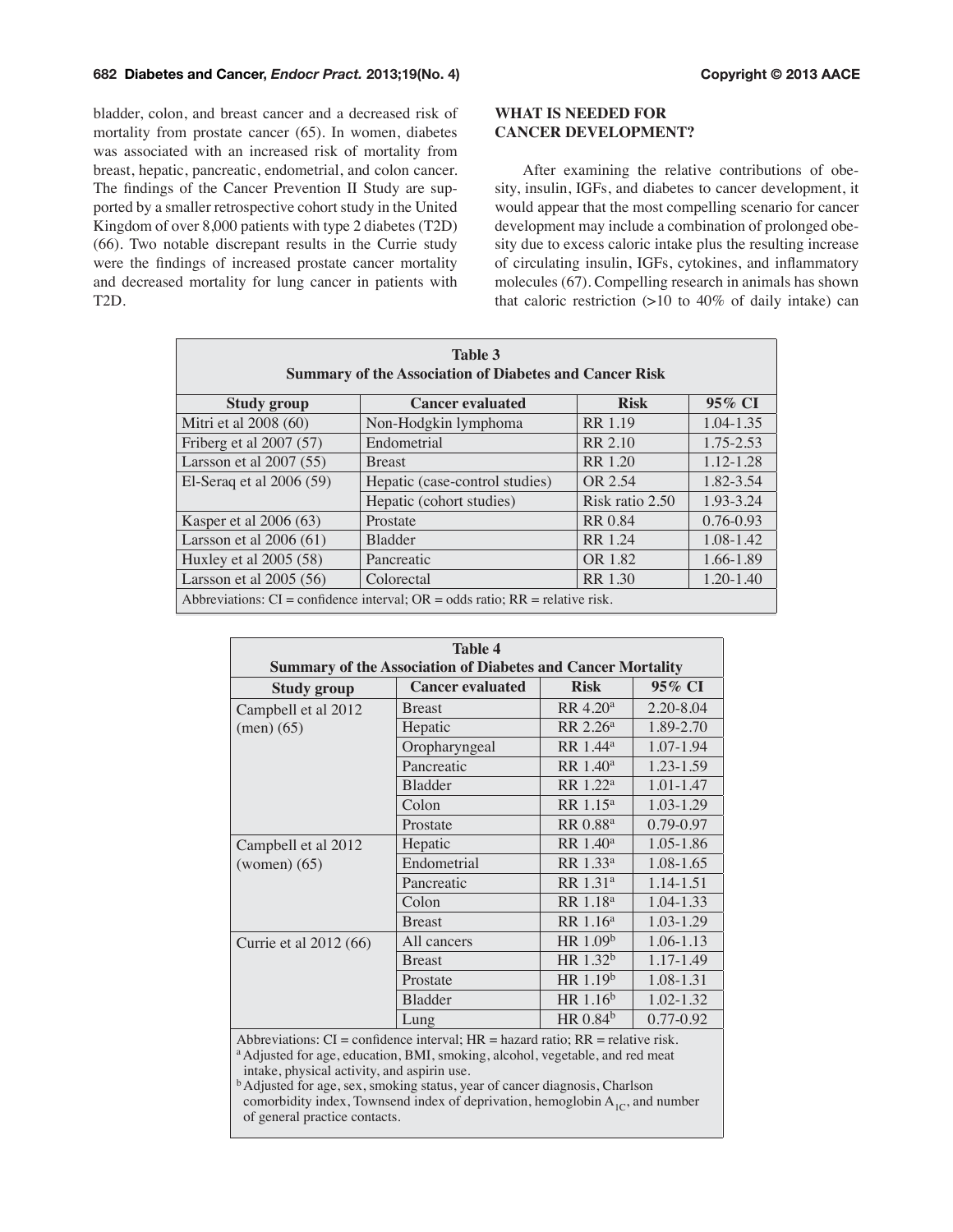### Copyright © 2013 AACE

prevent cancer development (68), with diminished levels of IGF-1 believed to play a central role in mediating this effect (69-71). With tumor cells deriving energy from a variety of sources (glucose and amino acids such as glutamine) and adjusting metabolic pathways to meet homeostatic needs, hyperglycemia may not be an essential component for cancer development in patients with diabetes.

# **Time from Exposure to Cancer Development**

 In animal models, the first exposure to a carcinogen causes an "initiating event," whereas genetic damage and consequent DNA repair mechanisms result in fixed genetic mutations (72). Continued exposure to the carcinogen promotes growth of the damaged cell line, resulting in eventual progression to clinical cancer and malignancy. In mice, the time from carcinogen exposure to cancer development is approximately 20 to 50 weeks (73). In humans, this lag time can be as long as 20 to 50 years (74). This is an essential point to consider when weighing the totality of evidence linking disease-state relationships with cancer or the role that pharmacotherapy may play in cancer development.

# **ANTIHYPERGLYCEMIC DRUGS AND CANCER**

# **Metformin**

 Metformin use appears to be associated with a neutral-to-decreased effect on cancer incidence and mortality, based on available epidemiological data (Table 5) (66,75- 78). A meta-analysis of 13 randomized controlled trials (RCTs) by Stevens et al (78) showed a clinically insignificant 2% increase in the RR of cancer mortality with

### **Diabetes and Cancer,** *Endocr Pract.* **2013;19(No. 4) 683**

metformin use in patients with or at risk for diabetes, relative to comparator therapy. The RCTs included in the analysis were not designed a priori to look at cancer incidence but merely reported cancer incidence. Only 9 RCTs looked at metformin monotherapy against a comparator. Other retrospective data point to decreased cancer incidence and mortality in metformin-treated patients (66,75-77). When looking at individual cancer types, metformin use is associated with a significantly lower risk of colorectal, hepatocellular, and lung cancer (77). Nonsignificant lower risks have also been observed for prostate, breast, pancreatic, gastric, and bladder cancer. Overall, metformin has been safely used for the treatment of hyperglycemia for decades. In light of encouraging in vivo and in vitro studies indicating anticancer properties, the use of metformin to improve cancer-related outcomes is actively being investigated in prospective clinical trials (79).

#### **Thiazolidinediones (TZDs)**

 Evidence from a recent meta-analysis and several observational analytic studies point to a potential concern for increased bladder cancer risk with the use of pioglitazone, particularly with long-term use and large cumulative doses. In a meta-analysis by Colmers et al (80), overall bladder cancer incidence with TZD treatment was 53.1 cases per 100,000 patient-years of treatment. A statistically significant increase in bladder cancer risk was observed when looking at only cohort studies, while a numerically greater but statistically non-significant increase in risk was observed with TZD treatment in RCTs (Table 6). In a similar study, also by Colmers et al (81), TZD use was associated with a decreased risk of colorectal, lung, and

| <b>Table 5</b><br><b>Summary of the Association Between Metformin</b>                                                                                                                                                                                                                                                                                                                                                                                                                             |                  |                        |               |
|---------------------------------------------------------------------------------------------------------------------------------------------------------------------------------------------------------------------------------------------------------------------------------------------------------------------------------------------------------------------------------------------------------------------------------------------------------------------------------------------------|------------------|------------------------|---------------|
| and Cancer Incidence and Mortality                                                                                                                                                                                                                                                                                                                                                                                                                                                                |                  |                        |               |
| Study group                                                                                                                                                                                                                                                                                                                                                                                                                                                                                       | <b>Outcome</b>   | <b>Risk</b>            | 95% CI        |
| Currie et al 2012 (66)                                                                                                                                                                                                                                                                                                                                                                                                                                                                            | Cancer mortality | HR $0.85$ <sup>a</sup> | 0.78-0.93     |
| Noto et al 2012 (77)                                                                                                                                                                                                                                                                                                                                                                                                                                                                              | Cancer incidence | Risk ratio 0.67        | 0.53-0.85     |
| Colorectal<br>Risk ratio 0.68                                                                                                                                                                                                                                                                                                                                                                                                                                                                     |                  |                        | 0.53-0.88     |
| Risk ratio 0.20<br>$0.07 - 0.59$<br>Hepatocellular                                                                                                                                                                                                                                                                                                                                                                                                                                                |                  |                        |               |
|                                                                                                                                                                                                                                                                                                                                                                                                                                                                                                   | Lung             | Risk ratio 0.67        | $0.45 - 0.99$ |
|                                                                                                                                                                                                                                                                                                                                                                                                                                                                                                   | Cancer mortality | Risk ratio 0.66        | $0.49 - 0.88$ |
| Stevens et al 2012 (78)                                                                                                                                                                                                                                                                                                                                                                                                                                                                           | Cancer mortality | RR 1.02                | $0.82 - 1.26$ |
| DeCensi et al 2010 (75)                                                                                                                                                                                                                                                                                                                                                                                                                                                                           | Cancer incidence | RR 0.68                | $0.52 - 0.88$ |
|                                                                                                                                                                                                                                                                                                                                                                                                                                                                                                   | Cancer mortality | RR 0.70                | $0.51 - 0.96$ |
| Landman et al $2010(76)$                                                                                                                                                                                                                                                                                                                                                                                                                                                                          | Cancer mortality | HR $0.43b$             | $0.23 - 0.80$ |
| Abbreviations: CI, confidence interval; HR, hazard ratio; RR, relative risk.<br><sup>a</sup> Adjusted for age, sex, smoking status, cancer diagnosis year, and Charlson comorbidity<br>index.<br><sup>b</sup> Adjusted for smoking status, age, sex, diabetes duration, hemoglobin $A_{1C}$ , serum<br>creatinine, BMI, blood pressure, total cholesterol-to-high-density lipoprotein (HDL)<br>ratio, albuminuria, insulin use, sulfonylurea use, and presence of macrovascular<br>complications. |                  |                        |               |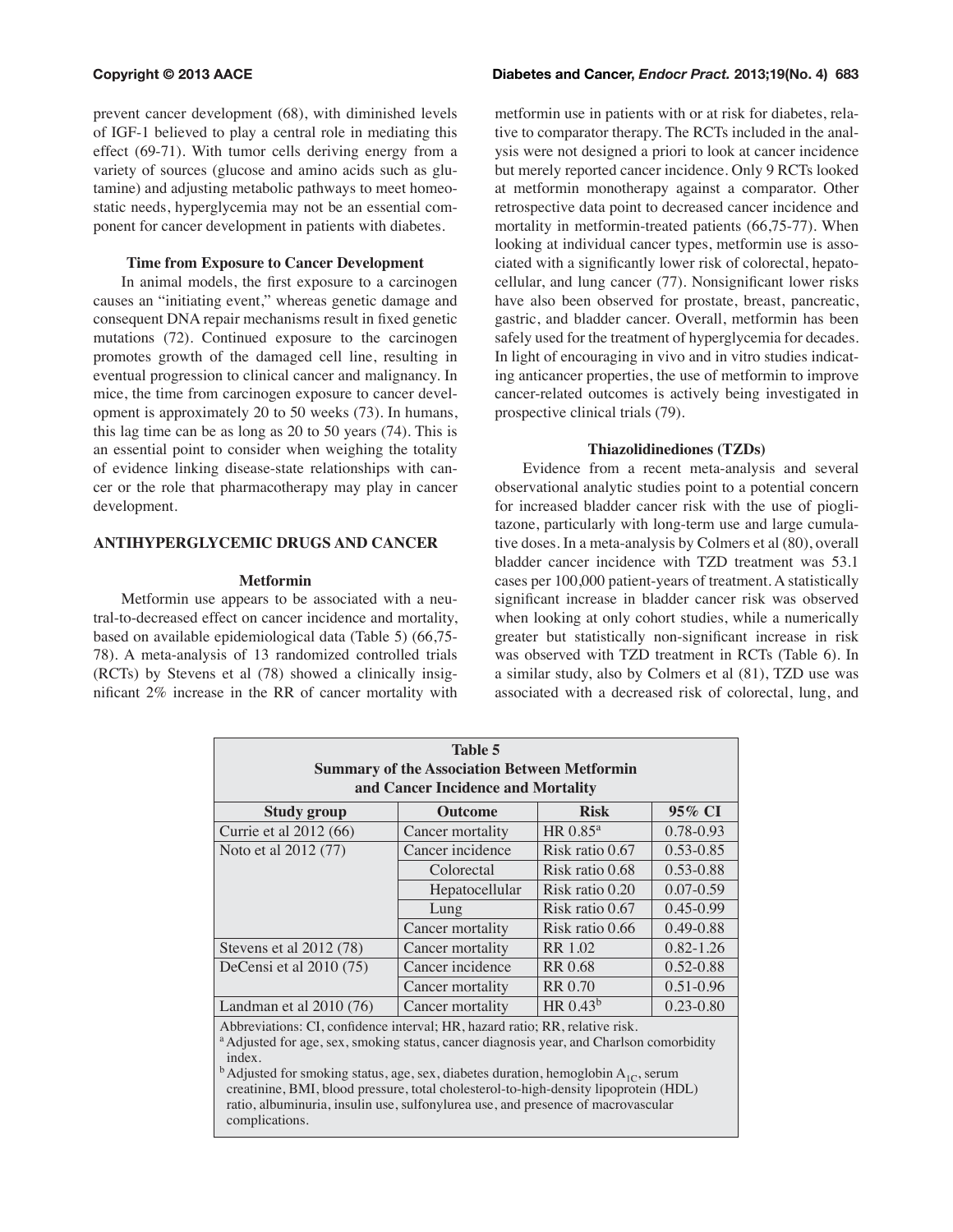### **684 Diabetes and Cancer,** *Endocr Pract.* **2013;19(No. 4)**

breast cancer. Pioglitazone, but not rosiglitazone, was significantly associated with increased bladder cancer risk (80). These findings are supported by retrospective data indicating that pioglitazone exposure for >24 months or at cumulative doses >28,000 mg is also associated with significantly increased bladder cancer risk (82,83).

 When looking at overall cancer incidence in RCTs, there is less concern with TZD use. In the Prospective Pioglitazone Clinical Trial in Macrovascular Events (PROactive) study, there were a total of 97 cases (3.7%) of malignancy reported in the pioglitazone treatment group and 99 cases (3.8%) in the placebo group (84). Of these, 14 cases (0.5%) of bladder cancer were reported with pioglitazone versus 6 cases with placebo (0.2%). After 6 years of observational follow-up of participants in the PROactive study, rates of bladder cancer evened out between the treatment groups (23 cases [0.9%] for pioglitazone versus 22 cases [0.8%] for placebo) (85).

 In the Rosiglitazone Evaluated for Cardiovascular Outcomes in Oral Agent Combination Therapy for Type 2 Diabetes (RECORD) trial, rosiglitazone treatment was associated with lower rates of malignancy compared with metformin (0.94 cases per 100 patient-years versus 1.15 cases per 100 patient-years; HR, 1.22; 95% CI, 0.86- 1.74) in patients on background sulfonylurea treatment and lower rates of malignancy compared with sulfonylurea (0.93 cases per 100 patient-years versus 1.23 cases per 100 patient-years; HR, 1.33; 95% CI, 0.94-1.88) in patients on background metformin (86). The occurrence of overall malignancy for rosiglitazone, metformin, and gilbenclamide in the A Diabetes Outcome Progression Trial (ADOPT) was 1.12, 1.03, and 1.31 cases per 100 patientyears, respectively (86). A meta-analysis of 80 RCTs found no increase in cancer risk with rosiglitazone use relative to comparator groups (odds ratio, 0.91; 95% CI, 0.71-1.16) (87). There is some evidence that TZD use may improve survival in patients with T2D and breast or prostate cancer (88,89).

 In summary, TZD-based therapy has been associated with potential cancer risk, primarily pioglitazone with bladder cancer, as well as a protective role (e.g., in colorectal, lung, and breast cancer). Recent data on pioglitazone and bladder cancer essentially removes statistical significance or points to a very small risk leading to bladder cancer. Therefore, clinicians should be confident and continue to use TZDs. However, until more definitive data are available, clinicians should observe and monitor their patients on pioglitazone and follow the U.S. Food and Drug Administration's (FDA) recommendation to not prescribe the drug to people with a history or high risk of bladder cancer.

# **Incretins** *Glucagon-Like Peptide-1 (GLP-1) Receptor Agonists and Thyroid Carcinoma*

 Prescribing information for GLP-1 agonists includes a cautionary message about preclinical carcinogenicity studies which have shown an increase in thyroid C-cell

| Table 6<br><b>Summary of TZDs and Cancer Risk</b>                                                                                                                                                                                                                   |                                                |                              |               |
|---------------------------------------------------------------------------------------------------------------------------------------------------------------------------------------------------------------------------------------------------------------------|------------------------------------------------|------------------------------|---------------|
| Study group                                                                                                                                                                                                                                                         | <b>Analysis groups</b>                         | <b>Risk</b>                  | 95% CI        |
| Azoulay et al 2012 (82)                                                                                                                                                                                                                                             | Pioglitazone                                   | Rate ratio 1.83 <sup>a</sup> | 1.10-3.05     |
|                                                                                                                                                                                                                                                                     | Rosiglitazone                                  | Rate ratio 1.14 <sup>a</sup> | $0.78 - 1.68$ |
|                                                                                                                                                                                                                                                                     | Pioglitazone $>24$ months exposure             | Rate ratio 1.99 <sup>a</sup> | 1.14-3.45     |
|                                                                                                                                                                                                                                                                     | Pioglitazone $>28,000$ mg<br>cumulative dosage | Rate ratio $2.54^{\text{a}}$ | 1.05-6.14     |
| Colmers et al 2012 (80)                                                                                                                                                                                                                                             | TZDs (RCTs)                                    | Risk ratio 1.45              | $0.75 - 2.83$ |
|                                                                                                                                                                                                                                                                     | TZDs (cohort studies)                          | Risk ratio 1.15              | 1.04-1.26     |
|                                                                                                                                                                                                                                                                     | Pioglitazone                                   | Risk ratio 1.22              | 1.07-1.39     |
|                                                                                                                                                                                                                                                                     | Rosiglitazone                                  | Risk ratio 0.87              | 0.34-2.23     |
| Colmers et al 2012 (81)                                                                                                                                                                                                                                             | TZDs (colorectal)                              | Risk ratio 0.93              | $0.87 - 1.00$ |
|                                                                                                                                                                                                                                                                     | TZDs (lung)                                    | Risk ratio 0.91              | 0.84-0.98     |
|                                                                                                                                                                                                                                                                     | TZDs (breast)                                  | Risk ratio 0.89              | 0.81-0.98     |
| Lewis et al 2011 (83)                                                                                                                                                                                                                                               | Pioglitazone                                   | HR $1.20b$                   | $0.90 - 1.50$ |
|                                                                                                                                                                                                                                                                     | Pioglitazone $>24$ months exposure             | HR 1.40 <sup>b</sup>         | 1.03-2.00     |
| Abbreviations: $CI =$ confidence interval; $HR =$ hazard ratio; $RCTs =$ randomized controlled trials; $TZDs =$<br>thiazolidinediones.<br><sup>a</sup> Adjusted for excess alcohol use, obesity, smoking status, hemoglobin $A_{IC}$ , previous bladder conditions, |                                                |                              |               |

 previous cancer (other than nonmelanoma skin cancer), Charlson comorbidity score, and use of antidiabetic agents at any time.

<sup>b</sup>Adjusted for age, sex, race/ethnicity, smoking status, renal function, bladder conditions, congestive heart failure, income, baseline hemoglobin  $A_{1C}$ , diabetes diagnosis at follow-up, duration of diabetes, other cancer prior to baseline, use of antidiabetic medications, and pioglitazone use.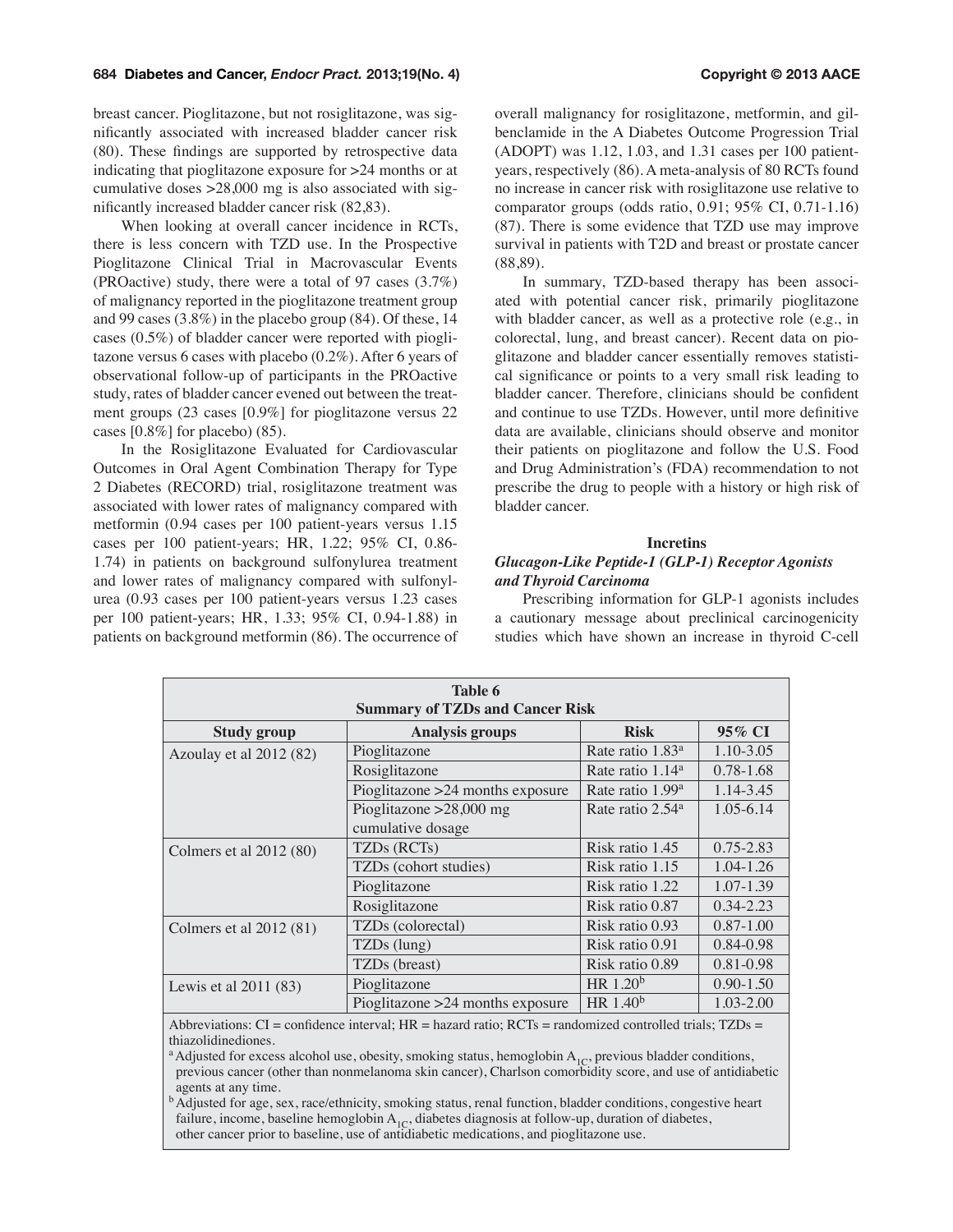carcinomas in rats (90,91). There are approximately 22- to 45-fold more total C-cells in rodents than in humans, and only rat C-cell lines have been shown to express functional GLP-1 receptors (92). In phase 3 clinical trials, plasma calcitonin, a measure of C-cell hyperplasia and medullary thyroid carcinoma (MTC), did not increase in liraglutidetreated patients and remained below the upper normal ranges for men and women for the duration of the study (92-94). This is in contrast to dose-dependent increases in calcitonin that have been observed in rodents given liraglutide (92). A total of 6 cases of thyroid C-cell hyperplasia have been reported in clinical trials with liraglutide treatment, compared with 2 cases for controls (1.3 cases per 1,000 patient-years versus 1.0 cases per 1,000 patientyears) (90).

 A pooled analysis of 19 RCTs by MacConell et al (95) which investigated exenatide BID showed an exposure-adjusted incidence rate of thyroid neoplasms of 0.3 per 100 patient-years compared with zero cases per 100 patient-years for comparators. In an integrated analysis of 10 studies evaluating once-weekly exenatide conducted by the European Medicines Agency (EMA), no cases of MTC were reported (96). While the EMA has currently identified no association between once-weekly exenatide and any malignant neoplasms, future data from ongoing trials and analyses of databases will be monitored.

# *GLP-1 Receptor Agonists, Dipeptidyl Peptidase-4 (DPP-4) Inhibitors, and Pancreatic Cancer*

 Based on data gathered from the FDA adverse event databases, GLP-1 receptor agonists and DPP-4 inhibitors may be associated with significantly elevated risks of acute pancreatitis. This has led to speculations about the theoretical possibility of increased incidence of pancreatic cancer (97). However, it is believed that pancreatic tissue requires long-term chronic inflammation to invoke cancer development rather than episodic inflammation due to acute episodes (98,99). In fact, Yachida (100) states that the average time for the development of a pancreatic intraepithelial neoplasia from initiation to the first tumor cell is approximately 12 years, with another 10 years until metastatic pancreatic cancer occurs. Because it has been less than 8 years since the introduction of the first drug in the incretin class (exenatide in 2005), there would not have been enough time for a definitive exposure–cancer development relationship to be established. On the other hand, one cannot exclude the possibility that exposure to these pharmacological classes could theoretically serve as an initiating event or even act to promote an established mutated cell line. From epidemiological data, it is known that the median age of diagnosis of pancreatic cancer is 59 to 64 years, depending on BMI (101). It is possible that patients may have pancreatic cancer without symptoms prior to drug exposure. At this time, no randomized controlled prospective human study of GLP-1 receptor agonists or DPP-4 inhibitors has conclusively shown that these drug classes play a role in the genesis of pancreatic cancer.

 Regarding the pancreatitis risk for exenatide, results from two retrospective cohort studies indicate no risk of pancreatitis (102,103), while one study indicates an increased risk for past users but not for recent or current users (Table 7) (104). For sitagliptin, a pooled analysis by

| <b>Table 7</b>                                                              |                                                                                                                                                                                                                                                                                                |                                    |  |
|-----------------------------------------------------------------------------|------------------------------------------------------------------------------------------------------------------------------------------------------------------------------------------------------------------------------------------------------------------------------------------------|------------------------------------|--|
| GLP-1 Agonists, DPP-4 Inhibitors, and the Risks of                          |                                                                                                                                                                                                                                                                                                |                                    |  |
|                                                                             | <b>Pancreatitis and Pancreatic Cancer</b>                                                                                                                                                                                                                                                      |                                    |  |
| <b>Study group</b>                                                          | <b>Risk</b>                                                                                                                                                                                                                                                                                    | 95% CI                             |  |
| <b>Acute Pancreatitis: Exenatide</b>                                        |                                                                                                                                                                                                                                                                                                |                                    |  |
| Dore et al 2011 (104)                                                       | Rate ratio (current use) $0.5^{\text{a}}$                                                                                                                                                                                                                                                      | $0.2 - 0.9$                        |  |
|                                                                             | Rate ratio (recent use) 1.1 <sup>a</sup>                                                                                                                                                                                                                                                       | $0.4 - 3.2$                        |  |
|                                                                             | Rate ratio (past use) 2.8 <sup>a</sup>                                                                                                                                                                                                                                                         | $1.6 - 4.7$                        |  |
| Elashoff et al 2011 (97)                                                    | OR 10.68                                                                                                                                                                                                                                                                                       | Not given, $P = 2 \times 10^{-16}$ |  |
| Garg et al 2010 (103)                                                       | HR $0.9b$                                                                                                                                                                                                                                                                                      | $0.6 - 1.5$                        |  |
| Dore et al 2009 (102)                                                       | RR 1.0                                                                                                                                                                                                                                                                                         | $0.6 - 1.7$                        |  |
| <b>Acute Pancreatitis: Sitagliptin</b>                                      |                                                                                                                                                                                                                                                                                                |                                    |  |
| Garg et al 2010 (103)                                                       | HR $0.9b$                                                                                                                                                                                                                                                                                      | $0.7 - 1.3$                        |  |
| Dore et al 2009 (102)                                                       | RR 1.0                                                                                                                                                                                                                                                                                         | $0.5 - 2.0$                        |  |
| <b>Pancreatic Cancer: Exenatide</b>                                         |                                                                                                                                                                                                                                                                                                |                                    |  |
| Elashoff et al $2011(97)$                                                   | OR 2.95                                                                                                                                                                                                                                                                                        | Not given; $P = 9 \times 10^{-5}$  |  |
| <sup>a</sup> Propensity score-adjusted.<br>liver disease, and drug therapy. | Abbreviations: $CI =$ confidence interval; DPP-4 = dipeptidyl peptidase-4; $GLP-1 =$ glucagon-<br>like peptide-1; $HR =$ hazard ratio; $OR =$ odds ratio; $RR =$ relative risk.<br><sup>b</sup> Adjusted for age, sex, hypertriglyceridemia, alcohol abuse, biliary stone disease, cholestatic |                                    |  |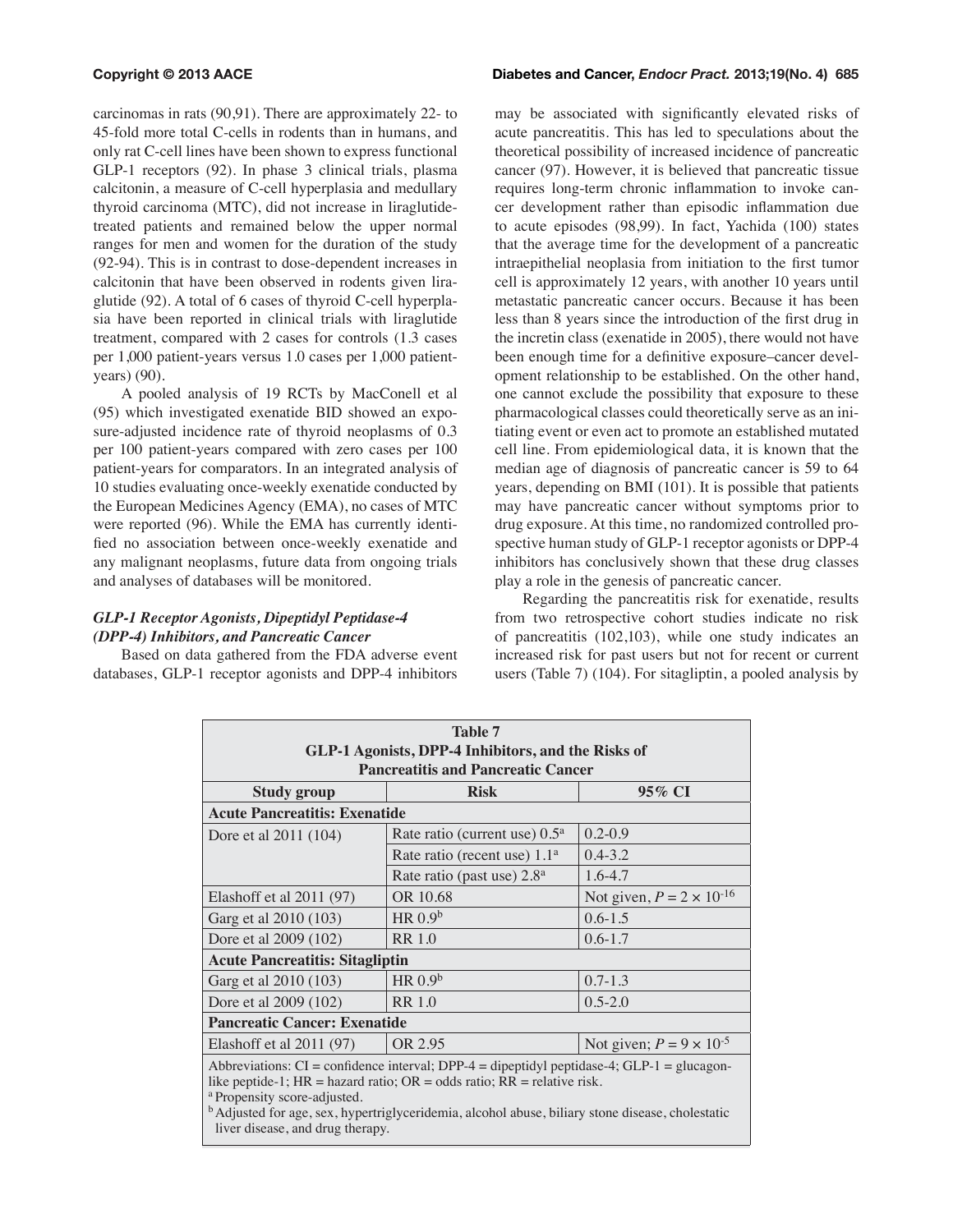### **686 Diabetes and Cancer,** *Endocr Pract.* **2013;19(No. 4)**

Engel et al (105) of 19 RCTs reported the rate of pancreatitis to be 0.08 events per 100 patient-years versus 0.10

events per 100 patient-years for patients not treated with sitagliptin (difference versus nonexposed, −0.02; 95% CI, −0.20-0.14). Two retrospective cohort studies indicate that sitagliptin has a risk of pancreatitis similar to that of sulfonylureas and metformin (102). Patients taking sitagliptin have the same pancreatitis incidence as control patients with diabetes, at 5.6 cases per 1,000 patient-years (103). There have been postmarketing reports of acute pancreatitis and necrotizing pancreatitis associated with both exenatide and sitagliptin (106,107); however, these events appear to be rare. The use of both DPP-4 inhibitors and GLP-1 receptor agonists is currently discouraged in patients with a history of acute pancreatitis (90,91,108-112).

 In March 2013, the FDA released a safety communication stating that the agency was evaluating a new study (113) that suggested an increased risk for precancerous cellular changes in patients with T2D treated with incretin mimetics (114). We added this information for the sake of completeness, although the quality, relevance, and importance of the study are not clear.

 In summary, although incretin-based therapies have been associated with a few reports of acute pancreatitis, causal mechanisms have not been established. Moreover, the link to pancreatic cancer is unclear; pathophysiology suggests that a long history of chronic pancreatitis is most likely to be associated with the development of pancreatic neoplasia rather than acute pancreatitis.

# **Sodium-Glucose Cotransporter 2 (SGLT2) Inhibitors**

 Within the SGLT2 inhibitor drug class, dapagliflozin, which is not approved in the United States but is approved in Europe, was implicated with an increased incidence of breast and bladder cancer (115). The increased incidence was not statistically significant (116), nor has it been further substantiated. The other members of the class, in particular the now approved canagliflozin, have not shown any cancer signal and are not presently implicated in cancer development (115).

#### **Insulin**

 Due to the proposed mechanistic association of endogenous hyperinsulinemia with cancer growth and promotion, there is a concern that exogenously administered insulin may amplify the cancer development process. There is evidence from RCTs demonstrating the relative safety of insulin in patients with diabetes with respect to malignancies. The Outcome Reduction with an Initial Glargine Intervention (ORIGIN) study was a RCT that investigated the impact of insulin glargine compared with standard of care for the reduction of cardiovascular outcomes over approximately 6 years of treatment. The rate of cancer incidence was comparable at about 7.6% in both the

insulin glargine and standard-care treatment groups (117). Long-term insulin glargine use was not associated with an increased risk of any cancer (HR, 1.0; 95% CI, 0.88-1.13) or cancer death (HR, 0.94; 95% CI, 0.77-1.15) (117), confirming earlier findings by Home et al (118).

 Retrospective database analyses provide additional, albeit conflicting, information about the insulin–cancer risk. Insulin treatment alone has been associated with a slightly increased risk of cancer incidence (adjusted HR, 1.44; 95% CI, 1.23-1.67) (119) and cancer mortality (HR, 1.13; 95% CI, 1.01-1.27) (66). However, when looking at patients taking insulin and metformin together, the increased cancer incidence and mortality risks are reduced and are no longer statistically significant (66,120). Cancer risk with insulin therapy has also been observed to rise with an increasing number of yearly prescriptions compared to metformin (120). For insulin glargine, daily doses of 10, 30, and 50 units have been associated with cancer HRs of 1.09 (95% CI, 1.00-1.19), 1.19 (95% CI, 1.10-1.30), and 1.31 (95% CI, 1.20-1.42), respectively, compared with other insulins (121).

 There has been recent concern that insulin glargine use may be associated specifically with increased breast cancer risk (122), particularly for patients with T2D and more than 5 years of insulin use (123). More recent studies of large-scale patient databases by the University of North Carolina, Kaiser Permanente of Northern California, and an EMA-commissioned study of Northern European data (124-127), and especially the prospective ORIGIN trial (117), ultimately showed no increased risk of cancer with insulin glargine use, despite previous observational reports of potential increased breast cancer risk. An updated metaanalysis conducted from data in the EMA-commissioned study indicated a summary RR of 0.9 (95% CI, 0.82-0.99) for all cancer and 1.11 (95% CI, 1.0-1.22) for breast cancer (128).

#### **Medications Summary**

The contribution of diabetes therapy to cancer development, if at all, appears to be relatively small or nonexistent (Table 8). Prospective clinical studies are not long enough to adequately capture the timeframe of cancer development; thus, it is appropriate for clinicians to remain vigilant based on available evidence. For medications found to be significantly associated with cancer risk, the observed risks or hazards were generally 2-fold or less. Various confounders or poor methodology and study designs may have impacted the observed results. For context, observed risks of 5-fold or higher would represent a signal for safety concerns. For most people with diabetes, the benefits of treatment should take precedence over concerns for potential low-grade cancer risk until more definitive evidence becomes available. The recommendation to consider cancer risk in making medication choices for patients at very high risk of first cancer occurrence or cancer recurrence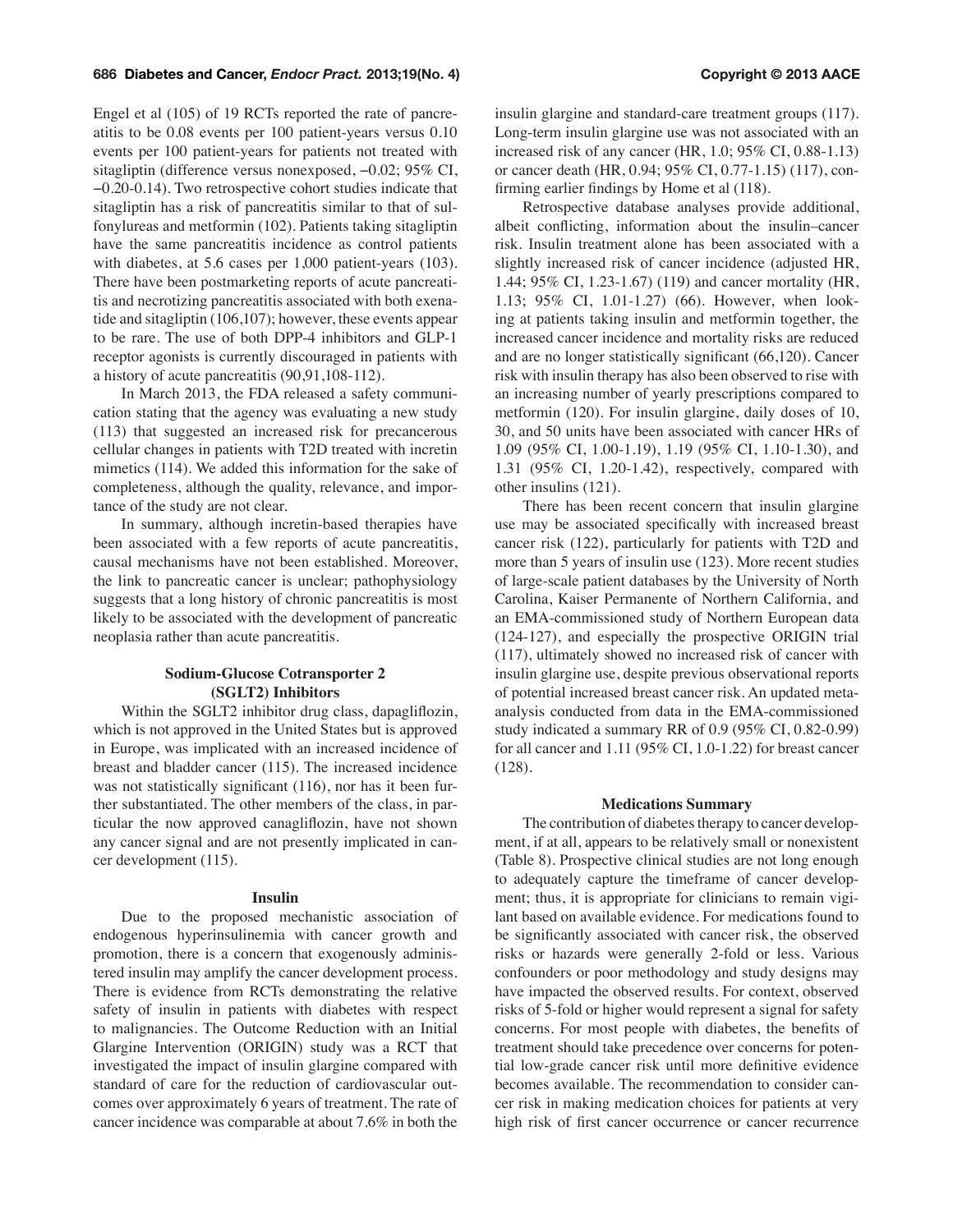| <b>Table 8</b><br><b>Summary of Diabetes Medications and Cancer Risk</b>                                                                                                                     |                                                                       |  |
|----------------------------------------------------------------------------------------------------------------------------------------------------------------------------------------------|-----------------------------------------------------------------------|--|
| <b>Medication class</b>                                                                                                                                                                      | <b>Summary of cancer risk</b>                                         |  |
| Metformin                                                                                                                                                                                    | No discernible cancer risk                                            |  |
|                                                                                                                                                                                              | Possible protective benefits on cancer outcomes                       |  |
| <b>TZDs</b>                                                                                                                                                                                  |                                                                       |  |
| Rosiglitazone                                                                                                                                                                                | No evidence of cancer risk                                            |  |
| Pioglitazone                                                                                                                                                                                 | Possible risk of bladder cancer at chronic high doses (>24 months and |  |
|                                                                                                                                                                                              | $>28,000$ -mg cumulative dose)                                        |  |
| <b>SGLT2</b> Inhibitors                                                                                                                                                                      | No evidence of cancer risk                                            |  |
| Incretins                                                                                                                                                                                    |                                                                       |  |
| GLP-1 agonists                                                                                                                                                                               | No evidence of MTC or pancreatic cancer in humans                     |  |
| DPP-4 Inhibitors                                                                                                                                                                             | No evidence of MTC or pancreatic cancer in humans                     |  |
| Insulins                                                                                                                                                                                     | Concern of cancer risk at very high doses                             |  |
| Abbreviations: DPP-4 = dipeptidyl peptidase-4; $GLP-1$ = glucagon-like peptide-1; $MTC$ = medullary thyroid<br>carcinoma; SGLT2 = sodium-glucose cotransporter 2; TZDs = thiazolidinediones. |                                                                       |  |

(129) is prudent. The evidence suggesting a protective effect of metformin and other antihyperglycemic medications against cancer is interesting, but data are limited at this time. Multiple planned and currently ongoing clinical trials may help to shed some light on the protective effects of metformin (79).

# **IMPLICATIONS FOR PRACTICE**

 Based on the evidence reviewed, we recommend that healthcare professionals consider the following points for clinical practice:

- Obesity and diabetes are associated with statistically significant and clinically important increased risks of multiple malignancies. This suggests that cancer screening and counseling on lifestyle changes should be a part of regular preventive care in people with obesity and/or diabetes.
- Conversely, individuals who develop "typical" obesity-related cancers, especially at a younger age, should be screened for metabolic abnormalities like insulin resistance, metabolic syndrome, diabetes, and cardiovascular disease.
- Cancer screening tests of proven benefit for malignancies (breast cancer, colon cancer, skin cancer, etc.) in at-risk individuals should begin relatively early. For example, if regular screening for colon cancer starts at age 50, the clinician may consider starting to screen at age 40, as is customary for people with a high risk or family history of colon cancer. Future screenings should be based on current existing recommendations.
- • Based on currently understood mechanisms for the development of cancer in obesity and diabetes, proper nutrition management, weight loss, and exercise are

equally important to the management of people with cancer as it is to people with obesity and diabetes.

- Several antihyperglycemic medications have been suggested to play a role in the development of certain cancers. The evidence implicating these medications is primarily based on basic research and descriptive epidemiologic studies useful to formulate, not test, hypotheses. To detect reliably the most plausible small to moderate effects requires large-scale randomized evidence. The current totality of evidence should not change clinical practice, though clinicians should be alert to the potential risk and should monitor patients more closely.
- It generally takes many years for cancer to occur clinically, following a complex process of initiation and promotion. Short exposure to any new medication may—but is less likely to—result in clinical cancer development. It is also plausible that the growth of a previously initiated cancer could be promoted by medications.
- At present, the totality of available evidence supports the need for astute clinical judgment in which remote yet plausible cancer risks are weighed against suboptimal glycemic control and higher likelihoods of diabetes complications, especially microvascular, but also macrovascular complications. When prescribing antihyperglycemic medications, a comprehensive risk-benefit analysis must be performed to include an assessment of the baseline personal and familial risk of malignancies in specific organ systems.
- Patients with diabetes undergoing treatment for malignancies should have rigorous and multifactorial approaches to the control of their diabetes. For inpatients, aggressive glycemic management has been associated with improved outcomes.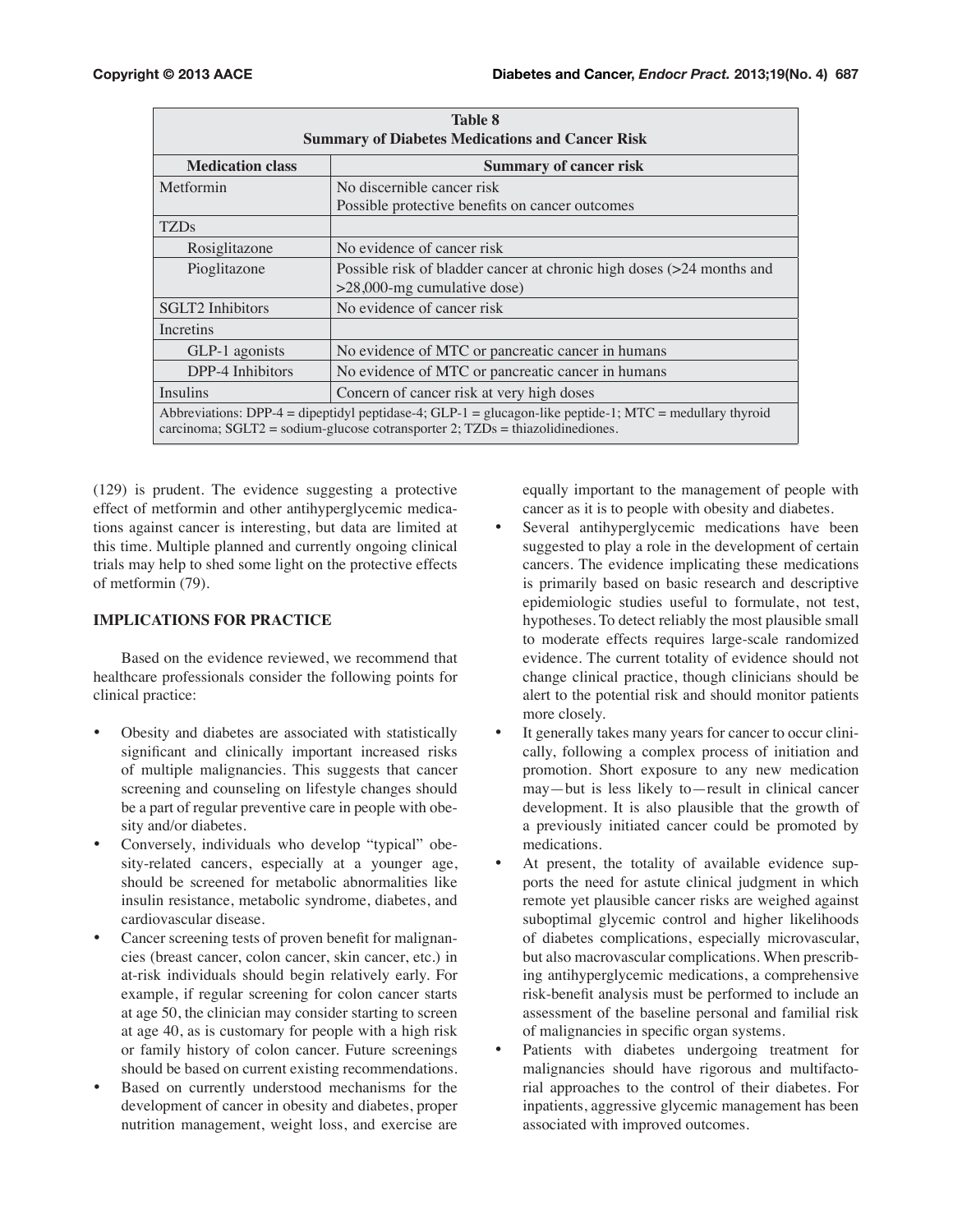- There is emerging evidence indicating that metformin and possibly TZDs are associated with lower risks of certain cancers and even may aid as adjunctive therapy in cancer management. Nonetheless, it is premature to prescribe metformin and TZDs solely for these as yet unproven indications.
- The sum of evidence implicating antihyperglycemic medications in the development or promotion of certain cancers is less persuasive. Healthcare professionals should have greater confidence in prescribing all FDA-approved antihyperglycemic medications according to current clinical practice recommendations. Clinicians should exercise caution when choosing medications implicated in the etiology of cancer for patients with the specific organ-related risk.

# **FUTURE STEPS AND RESEARCH**

 Given the long duration between exposure to a carcinogen and the development of clinically apparent cancer, large-scale randomized evidence is necessary to detect the most plausible small to moderate effects. A RCT designed to detect a change in risk for overall cancer or a specific cancer, assuming historical rates of occurrence of 1.0 and 0.1%, respectively, would require a total of approximately 25,000 and 250,000 patients, respectively (130). While such trials may be less feasible and too costly, even welldesigned observational analytic studies are hypothesisgenerating for small to moderate effects.

 Multiple questions about the relative contributions of obesity and diabetes to cancer development remain. For instance, what role, if any, does various levels of hyperglycemia play? Do patients with diabetes and controlled glucose levels have a decreased risk of cancer compared with those with uncontrolled glucose levels? It is clear that the basic research in the development of cancers in obesity and diabetes is in its very early stages. Indeed, there is a need for worldwide collaboration, and we call on researchers and academic centers to develop appropriate and needed prospective basic and clinical research.

 In light of concerns about diabetes-related medications, future studies should be designed a priori to detect cancer-related outcomes in addition to standard measures of efficacy and safety. Phase 3 randomized trials with longer follow-up times would also be helpful. Greater care and attention to detail are required when communicating scientific data to the community at large and the media. The media should be aware of the implications and potential harms of communicating outcomes without relevant caveats or perspectives.

 Obesity is becoming the leading avoidable cause of premature mortality in the world and a leading cause of a variety of health risks, including diabetes and certain cancers; therefore this major risk factor requires preventive and therapeutic interventions. In particular, a focus on

children is critical to prevent the further growth of obesity, diabetes, and cancer. Multidisciplinary programs which include basic researchers, epidemiologists, oncologists, endocrinologists, primary care clinicians, and others are critical to understanding and advancing the science.

### **CONCLUSION**

 Epidemiology demonstrates a significant increase of cancer in obesity, insulin-resistant states (i.e., metabolic syndrome and polycystic ovary syndrome), and ultimately diabetes. Basic science has suggested plausible mechanisms linking these conditions to the development of cancer. Although medications to treat the hyperglycemia of diabetes have been implicated in increasing the risk of cancer, the totality of evidence is less persuasive, and there is a need for current vigilance and future research. At present, it is necessary to effectively treat hyperglycemia and ensure that the risks of adverse diabetes-related outcomes are minimized in patients. There is currently insufficient evidence to warrant withholding of the use of certain glucose-lowering medications on the basis of cancer concerns. The majority of data linking diabetes medications to cancer arise from meta-analyses of trials not designed to test the hypothesis and observational analytic studies that are subject to bias and confounding. At present, caution and proper monitoring are essential pending the results of RCTs of sufficient size and duration, which are required to minimize the roles of bias, confounding, and chance. It is important to keep in mind that the chronology of cancer development is generally far longer than the time period in which most clinical trials are conducted. The entirety of evidence concerning the interrelationships of obesity, as well as diabetes and its therapies, is incomplete. Further collaborative research between clinicians, including endocrinologists and oncologists, as well as basic, clinical, and epidemiologic researchers, is necessary to complete the evidence on these complex issues.

### **ACKNOWLEDGMENT**

 Robert Schupp, PharmD, on behalf of inScience Communications, Springer Healthcare, provided medical writing support funded by AACE.

### **DISCLOSURES**

### **Chairpersons:**

 **Dr. Yehuda Handelsman** reports that he has received research grant support from Boehringer Ingelheim Pharmaceuticals, Inc; Daiichi Sankyo, Inc; GlaxoSmithKline; Merck & Co, Inc; Novo Nordisk, Sanofi-Aventis US LLC; Takeda Pharmaceutical Company USA, Inc; Tolerx, Inc; and XOMA Corp. He has been paid consultant fees by Amarin Corp; Amylin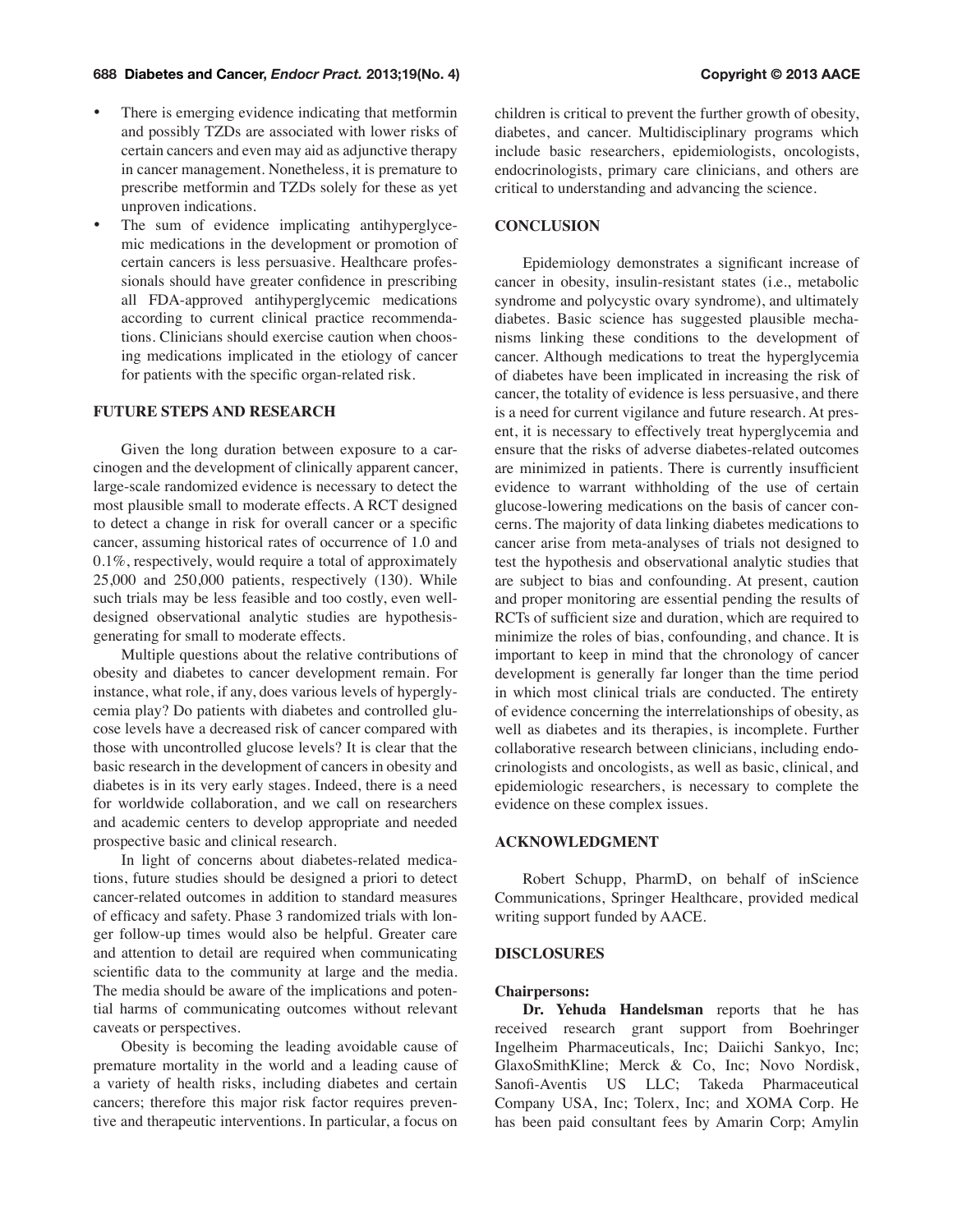Pharmaceuticals, LLC; Bristol-Myers Squibb Company; Daiichi Sankyo, Inc; diaDexus, Inc; Genentech, Inc; Gilead; GlaxoSmithKline; Janssen Pharmaceuticals, Inc; Merck & Co, Inc; Sanofi-Aventis US LLC; Santarus, Inc; Tolerx, Inc; VIVUS, Inc; and XOMA Corp. He has also received speakers' bureau honoraria from Amarin Corp; Amylin Pharmaceuticals, LLC; AstraZeneca; Boehringer Ingelheim Pharmaceuticals, Inc; Bristol-Myers Squibb Company; Daiichi Sankyo, Inc; Eli Lilly and Company; GlaxoSmithKline; Janssen Pharmaceuticals, Inc; Novo Nordisk; Santarus, Inc; and VIVUS Inc.

 **Dr. Derek LeRoith** reports that he has received Advisory Board honoraria from AstraZeneca; Bristol-Myers Squibb Company; Merck & Co, Inc; and Sanofi-Aventis US LLC.

# **Task Force Members:**

 **Dr. Zachary T. Bloomgarden** reports that he has received speaker honoraria from GlaxoSmithKline; Merck & Co, Inc; and Novo Nordisk. He has received advisory board/consultant honoraria from AstraZeneca; Bristol-Myers Squibb Company; Boehringer Ingelheim Pharmaceuticals, Inc; Merck & Co, Inc; Novartis Corporation, and Novo Nordisk. He has also been paid stockholder dividends from C.R. Bard, Inc; Caremark, LLC; Hoffmann-La Roche Inc; and St. Jude Medical, Inc.

 **Dr. Samuel Dagogo-Jack** reports has received research contracts for his role as principal investigator from AstraZeneca, Novo Nordisk A/S, and Boehringer Ingelheim GmbH; consultant honoraria from Merck & Co, Inc, Santarus and Janssen Pharmaceuticals; and consultant fees from Law Firms Sidley Austin, and Adams & Reese LLP for expert opinion on diabetes.

 **Dr. Daniel Einhorn** reports that he has been an advisor for and holds shares in Freedom Meditech; Halozyme, Inc; and MannKind Corporation. He has received consulting fees for his role as chair of the data management committee for Eli Lilly and Company, for his role as executive committee member on the NAVIGATOR Clinical Trial from Novartis Corporation, and for his role as an advisor to Amylin Pharmaceuticals LLC; AstraZeneca; Bristol-Myers Squibb Company; Eli Lilly and Company; and Novo Nordisk. Dr. Einhorn has also been awarded clinical research grants from Amylin Pharmaceuticals, LLC; AstraZeneca; Eli Lilly and Company; GlaxoSmithKline; Janssen Pharmaceuticals, Inc; Novartis Corporation Novo Nordisk; and Sanofi-Aventis US LLC.

 **Dr. Alan J. Garber** reports that he has received consultant honoraria from Daiichi Sankyo, Inc. and Hoffmann-La Roche, Inc; speakers' bureau and advisory board honoraria from GlaxoSmithKline; Merck & Co, Inc; and Novo Nordisk. He has received clinical research support from Bristol-Myers Squibb Company; GlaxoSmithKline; Merck & Co, Inc; and Novo Nordisk.

 **Dr. George Grunberger** reports that he has received speaker honoraria from AstraZeneca; Bristol-Myers Squibb Company; Eli Lilly and Company; GlaxoSmithKline; Merck & Co, Inc; Novo Nordisk; Sanofi-Aventis US LLC; and Takeda Pharmaceuticals USA, Inc. He has also received research grant support for his role as investigator from Eli Lilly and Company; GlaxoSmithKline; Johnson & Johnson Services, Inc; and Novo Nordisk.

 **Dr. R. Mack Harrell** reports that he has received honoraria from Abbott Laboratories and Veracyte, Inc.

 **Dr. Robert F. Gagel** reports that he has received consultant fees and research grant support for his role as Principal Investigator from AstraZeneca.

 **Dr. Harold E. Lebovitz** reports that he has received consultant fees from AstraZeneca and Bristol-Myers Squibb Company; advisory board honoraria from Amylin Pharmaceuticals LLC and Intarcia Therapeutics, Inc; and advisory board honoraria and shareholder dividends from Merck & Co, Inc.

 **Dr. Janet B. McGill** reports that she has received advisor consulting fees from Abbott Laboratories and LifeScan, Inc; speaker/consultant honoraria from Boehringer Ingelheim Pharmaceuticals, Inc; and speaker honoraria from Bristol-Myers Squibb Company.

 **Dr. Charles H. Hennekens** reports funding from the Charles E. Schmidt College of Medicine at Florida Atlantic University as an independent scientist in an advisory role to the U.S. Food and Drug Administration, U.S. National Institutes of Health, and UpToDate®. He has served as legal consultant for Stryker Corporation, as well as an investigator and sponsor as the chair or a member on data and safety monitoring boards for Actelion Pharmaceuticals, Ltd, Amgen, Inc, AstraZeneca, Bayer, Bristol-Myers Squibb Company, the British Heart Foundation, Cadila, Canadian Institutes of Health Research, Sunovion Pharmaceuticals, Inc, and the Wellcome Foundation. Dr. Hennekens receives royalties for the authorship or editorship of 3 textbooks and as co-inventor on patents concerning inflammation held by Brigham and Women's Hospital. He also has an investment management relationship with the West-Bacon Group within SunTrust Investment Services who has discretionary investment authority.

 **Funding/Support:** The conference, editorial assistance, and the consensus statement were supported by the AACE. Part of the costs of the AACE conference were deferred by grants from Amylin Pharmaceuticals, LLC; Bristol-Myers Squibb Company; AstraZeneca; Eli Lilly and Company; Merck & Co, Inc; Novo Nordisk, Inc; and Sanofi-Aventis, US.

### **REFERENCES**

1. **Giovannucci E.** Diabetes and Cancer. Presented at: AACE Consensus Conference on Diabetes and Cancer; September 2012; New York City, NY.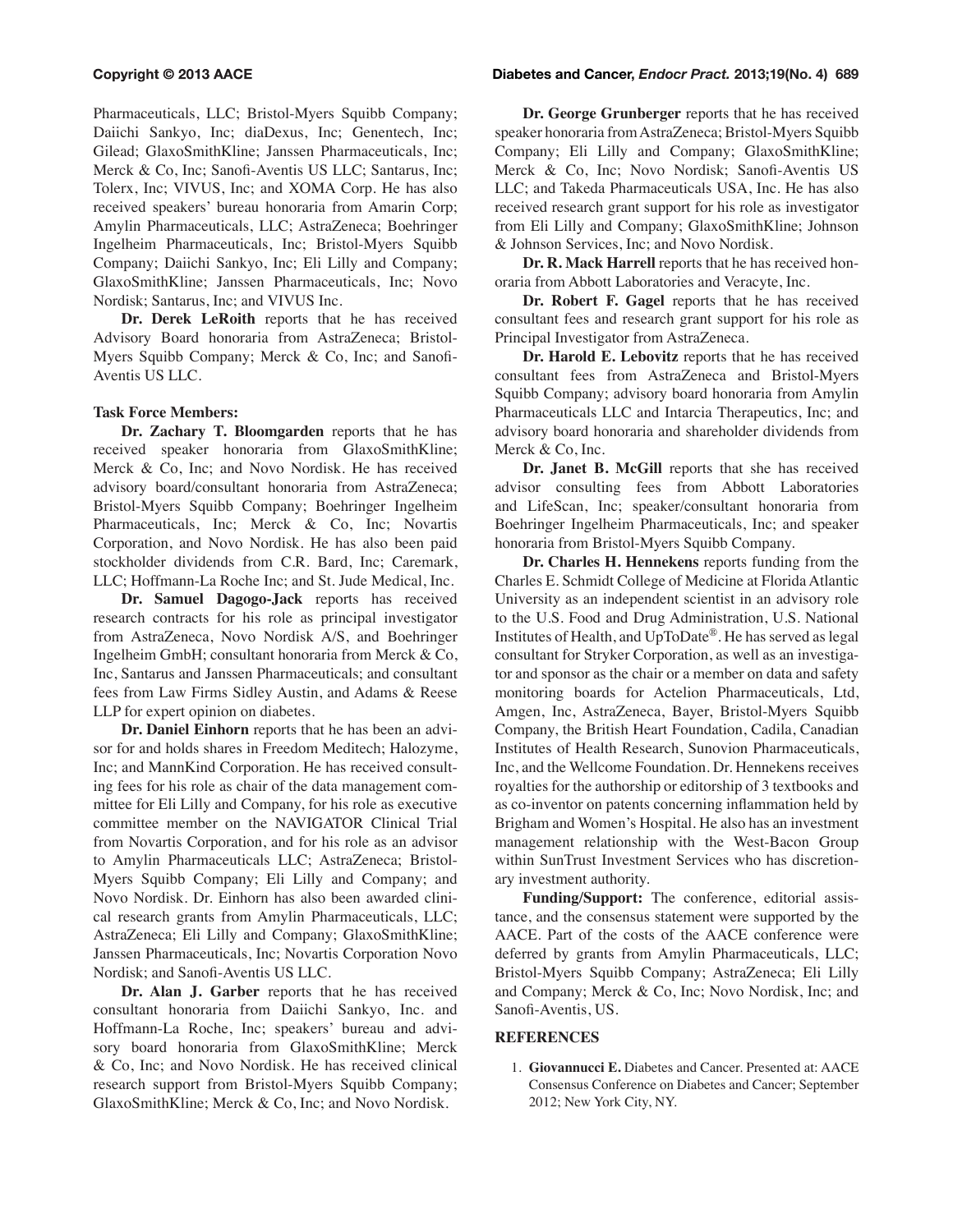- 2. **Roberts DL, Dive C, Renehan AG.** Biological mechanisms linking obesity and cancer risk: new perspectives. *Annu Rev Med*. 2010;61:301-316.
- 3. **Morris PG, Hudis CA, Giri D, et al.** Inflammation and increased aromatase expression occur in the breast tissue of obese women with breast cancer. *Cancer Prev Res (Phila)*. 2011;4:1021-1029.
- 4. **Subbaramaiah K, Howe LR, Bhardwaj P, et al.** Obesity is associated with inflammation and elevated aromatase expression in the mouse mammary gland. *Cancer Prev Res (Phila)*. 2011;4:329-346.
- 5. **Prospective Studies Collaboration, Whitlock G, Lewington S, et al.** Body-mass index and cause-specific mortality in 900 000 adults: collaborative analyses of 57 prospective studies. *Lancet*. 2009;373:1083-1096.
- 6. **Crosbie EJ, Zwahlen M, Kitchener HC, Egger M, Renehan AG.** Body mass index, hormone replacement therapy, and endometrial cancer risk: a meta-analysis. *Cancer Epidemiol Biomarkers Prev*. 2010;19:3119-3130.
- 7. **Druesne-Pecollo N, Touvier M, Barrandon E, et al.** Excess body weight and second primary cancer risk after breast cancer: a systematic review and meta-analysis of prospective studies. *Breast Cancer Res Treat*. 2012;135: 647-654.
- 8. **Olsen CM, Green AC, Whiteman DC, Sadeghi S, Kolahdooz F, Webb PM.** Obesity and the risk of epithelial ovarian cancer: a systematic review and meta-analysis. *Eur J Cancer*. 2007;43:690-709.
- 9. **Renehan AG, Tyson M, Egger M, Heller RF, Zwahlen M.** Body-mass index and incidence of cancer: a systematic review and meta-analysis of prospective observational studies. *Lancet*. 2008;371:569-578.
- 10. **Schouten LJ, Rivera C, Hunter DJ, et al.** Height, body mass index, and ovarian cancer: a pooled analysis of 12 cohort studies. *Cancer Epidemiol Biomarkers Prev*. 2008; 17:902-912.
- 11. **Giovannucci E, Rimm EB, Liu Y, et al.** Body mass index and risk of prostate cancer in U.S. health professionals. *J Natl Cancer Inst*. 2003;95:1240-1244.
- 12. **Allott EH, Masko EM, Freedland SJ.** Obesity and prostate cancer: weighing the evidence. *Eur Urol*. 2013;63:800-809.
- 13. **Sjöström L, Gummesson A, Sjöström CD, et al.** Effects of bariatric surgery on cancer incidence in obese patients in Sweden (Swedish Obese Subjects Study): a prospective, controlled intervention trial. *Lancet Oncol*. 2009;10: 653-662.
- 14. **Anderson AS, Mackison D, Boath C, Steele R.** Promoting changes in diet and physical activity in breast and colorectal cancer screening settings: an unexplored opportunity for endorsing healthy behaviors. *Cancer Prev Res (Phila)*. 2013;6:165-172.
- 15. **Bankhead CR, Brett J, Bukach C, et al.** The impact of screening on future health-promoting behaviours and health beliefs: a systematic review. *Health Technol Assess*. 2003;7:1-92.
- 16. **Emmons KM, McBride CM, Puleo E, et al.** Project PREVENT: a randomized trial to reduce multiple behavioral risk factors for colon cancer. *Cancer Epidemiol Biomarkers Prev*. 2005;14:1453-1459.
- 17. **Calle EE, Rodriguez C, Walker-Thurmond K, Thun MJ.** Overweight, obesity, and mortality from cancer in a prospectively studied cohort of U.S. adults. *N Engl J Med*. 2003;348:1625-1638.
- 18. **Ewertz M, Jensen MB, Gunnarsdóttir KÁ, et al.** Effect of obesity on prognosis after early-stage breast cancer. *J Clin Oncol*. 2011;29:25-31.
- 19. **Goodwin PJ, Ennis M, Pritchard KI, et al.** Insulin- and obesity-related variables in early-stage breast cancer: correlations and time course of prognostic associations. *J Clin Oncol*. 2012;30:164-171.
- 20. **Niraula S, Ocana A, Ennis M, Goodwin PJ.** Body size and breast cancer prognosis in relation to hormone receptor and menopausal status: a meta-analysis. *Breast Cancer Res Treat*. 2012;134:769-781.
- 21. **Sinicrope FA, Foster NR, Sargent DJ, O'Connell MJ, Rankin C.** Obesity is an independent prognostic variable in colon cancer survivors. *Clin Cancer Res*. 2010;16: 1884-1893.
- 22. **Waalkes S, Merseburger AS, Kramer MW, et al.** Obesity is associated with improved survival in patients with organconfined clear-cell kidney cancer. *Cancer Causes Control*. 2010;21:1905-1910.
- 23. **Crosbie EJ, Roberts C, Qian W, Swart AM, Kitchener HC, Renehan AG.** Body mass index does not influence post-treatment survival in early stage endometrial cancer: results from the MRC ASTEC trial. *Eur J Cancer*. 2012;48:853-864.
- 24. **Adams TD, Stroup AM, Gress RE, et al.** Cancer incidence and mortality after gastric bypass surgery. *Obesity (Silver Spring)*. 2009;17:796-802.
- 25. **Renehan AG, Frystyk J, Flyvbjerg A.** Obesity and cancer risk: the role of the insulin-IGF axis. *Trends Endocrinol Metab*. 2006;17:328-336.
- 26. **Moller DE, Yokota A, Caro JF, Flier JS.** Tissue-specific expression of two alternatively spliced insulin receptor mRNAs in man. *Mol Endocrinol*. 1989;3:1263-1269.
- 27. **Mosthaf L, Grako K, Dull TJ, Coussens L, Ullrich A, McClain DA**. Functionally distinct insulin receptors generated by tissue-specific alternative splicing. *EMBO J*. 1990;9:2409-2413.
- 28. **Frasca F, Pandini G, Vigneri R, Goldfine ID.** Insulin and hybrid insulin/IGF receptors are major regulators of breast cancer cells. *Breast Dis*. 2003;17:73-89.
- 29. **Sciacca L, Prisco M, Wu A, Belfiore A, Vigneri R, Baserga R.** Signaling differences from the A and B isoforms of the insulin receptor (IR) in 32D cells in the presence or absence of IR substrate-1. *Endocrinology*. 2003; 144:2650-2658.
- 30. **Zhang H, Fagan DH, Zeng X, Freeman KT, Sachdev D, Yee D.** Inhibition of cancer cell proliferation and metastasis by insulin receptor downregulation. *Oncogene*. 2010;29: 2517-2527.
- 31. **Arteaga CL, Kitten LJ, Coronado EB, et al.** Blockade of the type I somatomedin receptor inhibits growth of human breast cancer cells in athymic mice. *J Clin Invest*. 1989;84: 1418-1423.
- 32. **Arteaga CL, Osborne CK.** Growth inhibition of human breast cancer cells in vitro with an antibody against the type I somatomedin receptor. *Cancer Res*. 1989;49:6237-6241.
- 33. **Dunn SE, Hardman RA, Kari FW, Barrett JC.** Insulinlike growth factor 1 (IGF-1) alters drug sensitivity of HBL100 human breast cancer cells by inhibition of apoptosis induced by diverse anticancer drugs. *Cancer Res*. 1997;57:2687-2693.
- 34. **Frasca F, Pandini G, Scalia P, et al.** Insulin receptor isoform A, a newly recognized, high-affinity insulin-like growth factor II receptor in fetal and cancer cells. *Mol Cell Biol*. 1999;19:3278-3288.
- 35. **Cullen KJ, Yee D, Sly WS, et al.** Insulin-like growth factor receptor expression and function in human breast cancer. *Cancer Res*. 1990;50:48-53.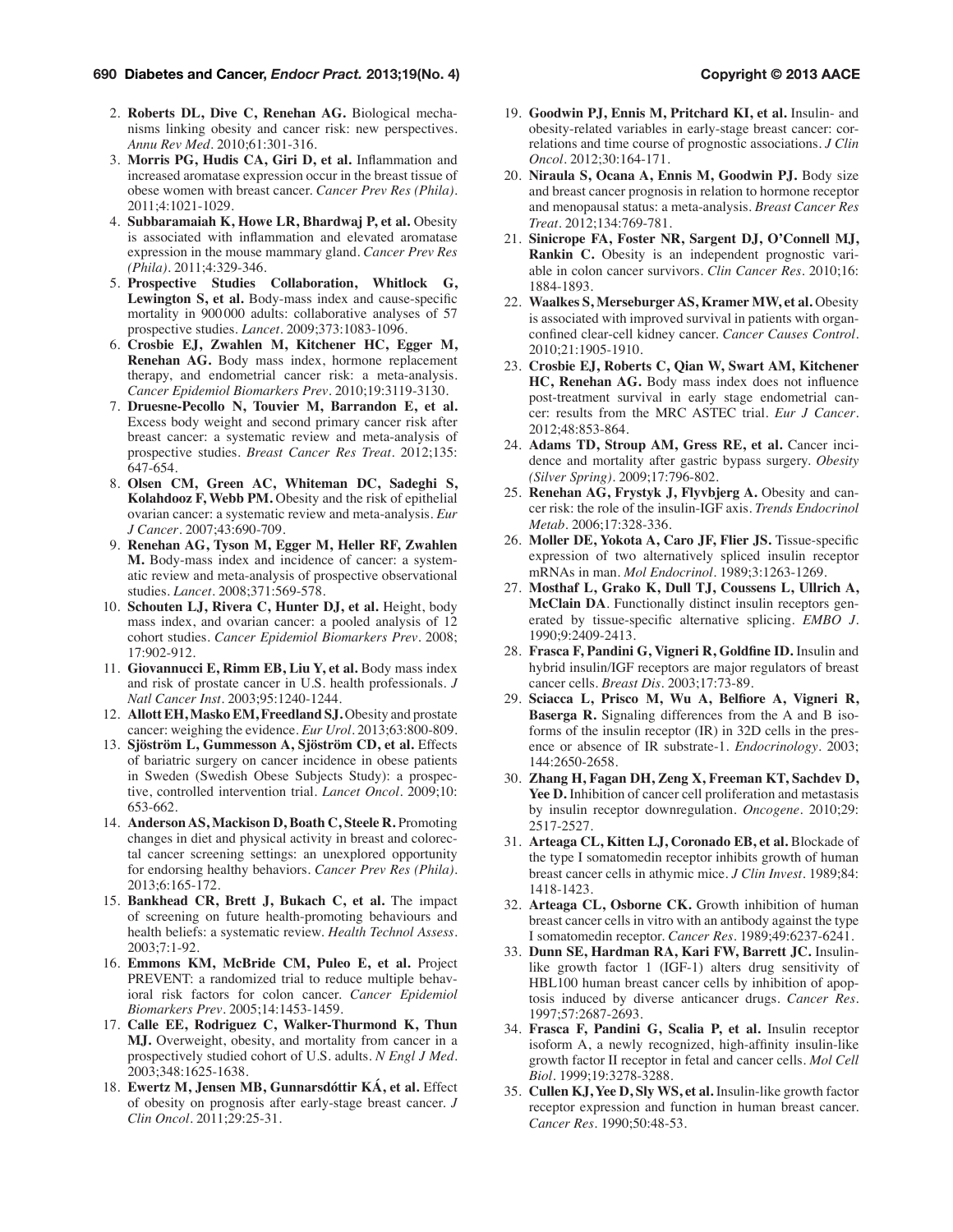- 36. **Law JH, Habibi G, Hu K, et al.** Phosphorylated insulinlike growth factor-i/insulin receptor is present in all breast cancer subtypes and is related to poor survival. *Cancer Res*. 2008;68:10238-10246.
- 37. **Milazzo G, Giorgino F, Damante G, et al.** Insulin receptor expression and function in human breast cancer cell lines. *Cancer Res*. 1992;52:3924-3930.
- 38. **Papa V, Pezzino V, Costantino A, et al.** Elevated insulin receptor content in human breast cancer. *J Clin Invest*. 1990;86:1503-1510.
- 39. **Del Giudice ME, Fantus IG, Ezzat S, McKeown-Eyssen G, Page D, Goodwin PJ.** Insulin and related factors in premenopausal breast cancer risk. *Breast Cancer Res Treat*. 1998;47:111-120.
- 40. **Goodwin PJ, Ennis M, Pritchard KI, et al.** Fasting insulin and outcome in early-stage breast cancer: results of a prospective cohort study. *J Clin Oncol*. 2002;20:42-51.
- 41. **Hirose K, Toyama T, Iwata H, Takezaki T, Hamajima N, Tajima K.** Insulin, insulin-like growth factor-I and breast cancer risk in Japanese women. *Asian Pac J Cancer Prev*. 2003;4:239-246.
- 42. **Mink PJ, Shahar E, Rosamond WD, Alberg AJ, Folsom AR.** Serum insulin and glucose levels and breast cancer incidence: the atherosclerosis risk in communities study. *Am J Epidemiol*. 2002;156:349-352.
- 43. **Duggan C, Wang CY, Neuhouser ML, et al.** Associations of insulin-like growth factor and insulin-like growth factor binding protein-3 with mortality in women with breast cancer. *Int J Cancer*. 2013;132:1191-1200.
- 44. **Ma J, Giovannucci E, Pollak M, et al.** A prospective study of plasma C-peptide and colorectal cancer risk in men. *J Natl Cancer Inst*. 2004;96:546-553.
- 45. **Ma J, Pollak MN, Giovannucci E, et al.** Prospective study of colorectal cancer risk in men and plasma levels of insulin-like growth factor (IGF)-I and IGF-binding protein-3. *J Natl Cancer Inst*. 1999;91:620-625.
- 46. **Pisani P.** Hyper-insulinaemia and cancer, meta-analyses of epidemiological studies. *Arch Physiol Biochem*. 2008; 114:63-70.
- 47. **Wolpin BM, Meyerhardt JA, Chan AT, et al.** Insulin, the insulin-like growth factor axis, and mortality in patients with nonmetastatic colorectal cancer. *J Clin Oncol*. 2009; 27:176-185.
- 48. **Vona-Davis L, Rose DP.** Angiogenesis, adipokines and breast cancer. *Cytokine Growth Factor Rev*. 2009;20: 193-201.
- 49. **Nunez NP, Oh WJ, Rozenberg J, et al.** Accelerated tumor formation in a fatless mouse with type 2 diabetes and inflammation. *Cancer Res*. 2006;66:5469-5476.
- 50. **Novosyadlyy R, Lann DE, Vijayakumar A, et al.** Insulinmediated acceleration of breast cancer development and progression in a nonobese model of type 2 diabetes. *Cancer Res*. 2010;70:741-751.
- 51. **Fierz Y, Novosyadlyy R, Vijayakumar A, Yakar S, LeRoith D.** Insulin-sensitizing therapy attenuates type 2 diabetes-mediated mammary tumor progression. *Diabetes*. 2010;59:686-693.
- 52. **Vander Heiden MG, Cantley LC, Thompson CB.** Understanding the Warburg effect: the metabolic requirements of cell proliferation. *Science*. 2009;324:1029-1033.
- 53. **Vander Heiden MG, Plas DR, Rathmell JC, Fox CJ, Harris MH, Thompson CB.** Growth factors can influence cell growth and survival through effects on glucose metabolism. *Mol Cell Biol*. 2001;21:5899-5912.

### **Diabetes and Cancer,** *Endocr Pract.* **2013;19(No. 4) 691**

- 54. **Christofk HR, Vander Heiden MG, Harris MH, et al.** The M2 splice isoform of pyruvate kinase is important for cancer metabolism and tumour growth. *Nature*. 2008; 452:230-233.
- 55. **Larsson SC, Mantzoros CS, Wolk A.** Diabetes mellitus and risk of breast cancer: a meta-analysis. *Int J Cancer*. 2007;121:856-862.
- 56. **Larsson SC, Orsini N, Wolk A.** Diabetes mellitus and risk of colorectal cancer: a meta-analysis. *J Natl Cancer Inst*. 2005;97:1679-1687.
- 57. **Friberg E, Orsini N, Mantzoros CS, Wolk A.** Diabetes mellitus and risk of endometrial cancer: a meta-analysis. *Diabetologia*. 2007;50:1365-1374.
- 58. **Huxley R, Ansary-Moghaddam A, Berrington de González A, Barzi F, Woodward M.** Type-II diabetes and pancreatic cancer: a meta-analysis of 36 studies. *Br J Cancer*. 2005;92:2076-2083.
- 59. **El-Seraq HB, Hampel H, Javadi F.** The association between diabetes and hepatocellular carcinoma: a systematic review of epidemiologic evidence. *Clin Gastroenterol Hepatol*. 2006;4:369-380.
- 60. **Mitri J, Castillo J, Pittas AG.** Diabetes and risk of non-Hodgkin's lymphoma: a meta-analysis of observational studies. *Diabetes Care*. 2008;31:2391-2397.
- 61. **Larsson SC, Orsini N, Brismar K, Wolk A.** Diabetes mellitus and risk of bladder cancer: a meta-analysis. *Diabetologia*. 2006;49:2819-2823.
- 62. **Newton CC, Gapstur SM, Campbell PT, Jacobs EJ.** Type 2 diabetes mellitus, insulin-use and risk of bladder cancer in a large cohort study. *Int J Cancer*. 2013;132:2186-2191.
- 63. **Kasper JS, Giovannucci E.** A meta-analysis of diabetes mellitus and the risk of prostate cancer. *Cancer Epidemiol Biomarkers Prev*. 2006;15:2056-2062.
- 64. **Barrett-Connor E, Khaw KT, Yen SS.** Endogenous sex hormone levels in older adult men with diabetes mellitus. *Am J Epidemiol*. 1990;132:895-901.
- 65. **Campbell PT, Newton CC, Patel AV, Jacobs EJ, Gapstur SM.** Diabetes and cause-specific mortality in a prospective cohort of one million U.S. Adults. *Diabetes Care*. 2012;35: 1835-1844.
- 66. **Currie CJ, Poole CD, Jenkins-Jones S, Gale EA,**  Johnson JA, Morgan CL. Mortality after incident cancer in people with and without type 2 diabetes: impact of metformin on survival. *Diabetes Care*. 2012;35:299-304.
- 67. **Hursting SD, Digiovanni J, Dannenberg AJ, et al.**  Obesity, energy balance, and cancer: new opportunities for prevention. *Cancer Prev Res (Phila)*. 2012;5:1260-1272.
- 68. **Hursting SD, Smith SM, Lashinger LM, Harvey AE, Perkins SN.** Calories and carcinogenesis: lessons learned from 30 years of calorie restriction research. *Carcinogenesis*. 2010;31:83-89.
- 69. **Nogueira LM, Lavigne JA, Chandramouli GV, Lui H, Barrett JC, Hursting SD.** Dose-dependent effects of calorie restriction on gene expression, metabolism, and tumor progression are partially mediated by insulin-like growth factor-1. *Cancer Med*. 2012;1:275-288.
- 70. **Ford NA, Nunez NP, Holcomb VB, Hursting SD**. IGF1 dependence of dietary energy balance effects on murine Met1 mammary tumor progression, epithelial-to-mesenchymal transition, and chemokine expression. *Endocr Relat Cancer*. 2013;20:39-51.
- 71. **Moore T, Beltran L, Carbajal S, Hursting SD, DiGiovanni J.** Energy balance modulates mouse skin tumor promotion through altered IGF-1R and EGFR crosstalk. *Cancer Prev Res (Phila)*. 2012;5:1236-1246.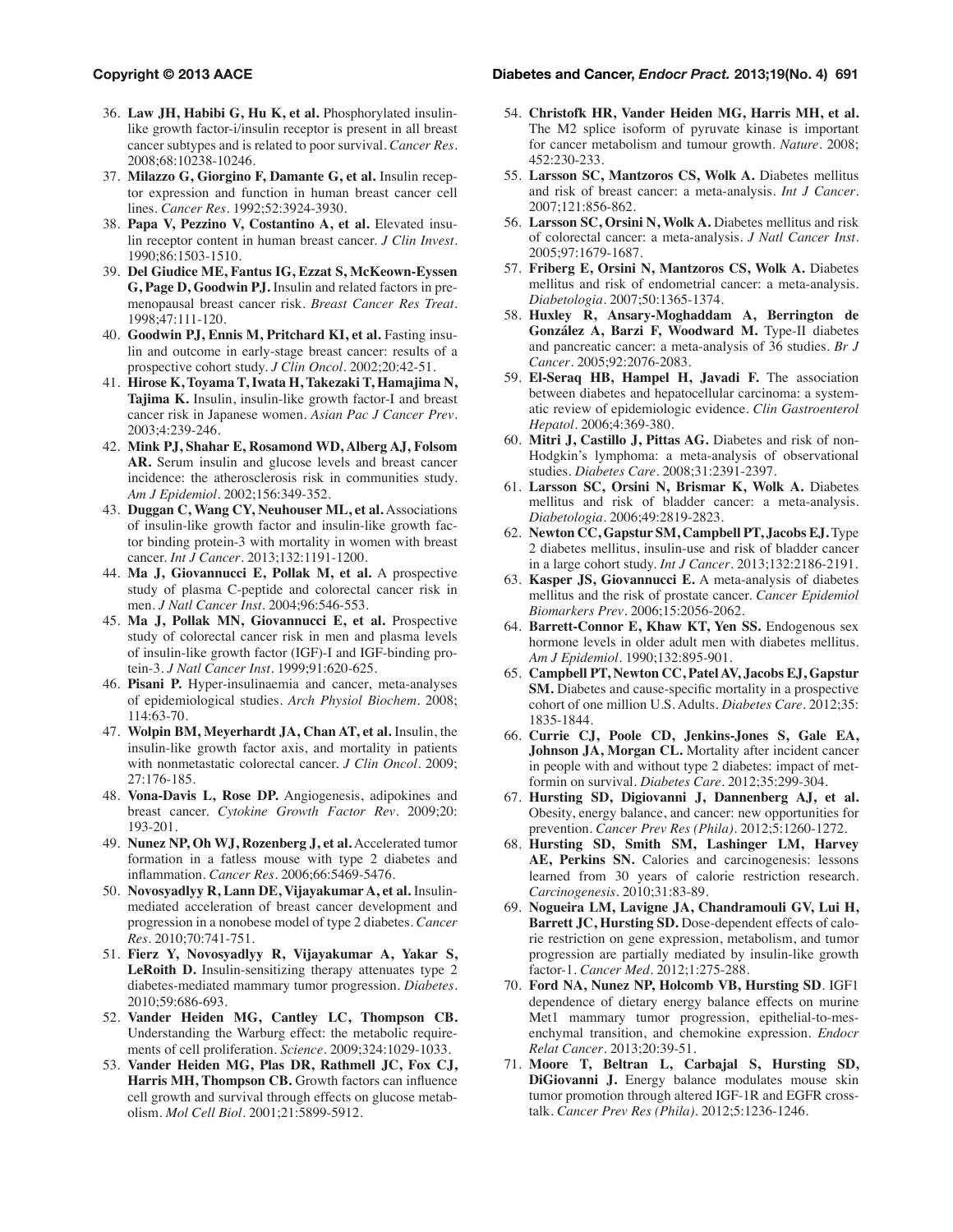- 72. **Weston A, Harris CC.** Chemical Carcinogenesis. In: Bast RC, Kufe DW, Pollock RE, eds. *Cancer Medicine*. 5th ed. Hamilton, Ontario: BC Decker, 2000: 184-194.
- 73. **Abel EL, Angel JM, Kiguchi K, DiGiovanni J.** Multistage chemical carcinogenesis in mouse skin: fundamentals and applications. *Nat Protoc*. 2009;4:1350-1362.
- 74. **Loeb LA, Harris CC.** Advances in chemical carcinogenesis: a historical review and prospective. *Cancer Res*. 2008; 68:6863-6872.
- 75. **Decensi A, Puntoni M, Goodwin P, et al.** Metformin and cancer risk in diabetic patients: a systematic review and meta-analysis. *Cancer Prev Res (Phila)*. 2010;3:1451-1461.
- 76. **Landman GW, Kleefstra N, van Hateren KJ, Groenier KH, Gans RO, Bilo HJ.** Metformin associated with lower cancer mortality in type 2 diabetes: ZODIAC-16. *Diabetes Care*. 2010;33:322-326.
- 77. **Noto H, Goto A, Tsujimoto T, Noda M.** Cancer risk in diabetic patients treated with metformin: a systematic review and meta-analysis. *PLoS One*. 2012;7:e33411.
- 78. **Stevens RJ, Ali R, Bankhead CR, et al.** Cancer outcomes and all-cause mortality in adults allocated to metformin: systematic review and collaborative meta-analysis of randomised clinical trials. *Diabetologia*. 2012;55:2593-2603.
- 79. **Dowling RJ, Niraula S, Stambolic V, Goodwin PJ.** Metformin in cancer: translational challenges. *J Mol Endocrinol*. 2012;48:R31-R43.
- 80. **Colmers IN, Bowker SL, Majumdar SR, Johnson JA.** Use of thiazolidinediones and the risk of bladder cancer among people with type 2 diabetes: a meta-analysis. *CMAJ*. 2012;184:E675-E683.
- 81. **Colmers IN, Bowker SL, Johnson JA.** Thiazolidinedione use and cancer incidence in type 2 diabetes: a systematic review and meta-analysis. *Diabetes Metab*. 2012;38: 475-484.
- 82. **Azoulay L, Yin H, Filion KB, et al.** The use of pioglitazone and the risk of bladder cancer in people with type 2 diabetes: nested case-control study. *BMJ*. 2012;344:e3645.
- 83. **Lewis JD, Ferrara A, Peng T, et al.** Risk of bladder cancer among diabetic patients treated with pioglitazone: interim report of a longitudinal cohort study. *Diabetes Care*. 2011; 34:916-922.
- 84. **Dormandy J, Bhattacharya M, van Troostenburg de Bruyn AR, PROactive investigators.** Safety and tolerability of pioglitazone in high-risk patients with type 2 diabetes: an overview of data from PROactive. *Drug Saf*. 2009; 32:187-202.
- 85. **Erdmann E, Song E, Spanheimer R, van Troostenburg de Bruyn A, Perez A.** Pioglitazone and bladder malignancy during observational follow-up of PROactive: 6-year update. Presented at: 72nd Scientific Sessions of the American Diabetes Association; June 8-12, 2012; Philadelphia, PA. Abstract.
- 86. **Home PD, Kahn SE, Jones NP, et al.** Experience of malignancies with oral glucose-lowering drugs in the randomised controlled ADOPT (A Diabetes Outcome Progression Trial) and RECORD (Rosiglitazone Evaluated for Cardiovascular Outcomes and Regulation of Glycaemia in Diabetes) clinical trials. *Diabetologia*. 2010;53:1838-1845.
- 87. **Monami M, Lamanna C, Marchionni N, Mannucci E.** Rosiglitazone and risk of cancer: a meta-analysis of randomized clinical trials. *Diabetes Care*. 2008;31:1455-1460.
- 88. **He X, Esteva FJ, Ensor J, Hortobagyi GN, Lee MH, Yeung SC.** Metformin and thiazolidinediones are associated with improved breast cancer-specific survival of diabetic women with HER2+ breast cancer. *Ann Oncol*. 2012;23:1771-1780.
- 89. **He XX, Tu SM, Lee MH, Yeung SC.** Thiazolidinediones and metformin associated with improved survival of diabetic prostate cancer patients. *Ann Oncol*. 2011;22:2640-2645.
- 90. Novo Nordisk. VICTOZA (liraglutide) US prescribing information (revised April 2012). 2012.
- 91. Amylin Pharmaceuticals. BYETTA (exenatide) US prescribing information (revised Nov 2011). 2011.
- 92. **Bjerre Knudsen L, Madsen LW, Andersen S, et al.**  Glucagon-like peptide-1 receptor agonists activate rodent thyroid C-cells causing calcitonin release and C-cell proliferation. *Endocrinology*. 2010;151:1473-1486.
- 93. **Hegedüs L, Moses AC, Zdravkovic M, Le Thi T, Daniels GH.** GLP-1 and calcitonin concentration in humans: lack of evidence of calcitonin release from sequential screening in over 5000 subjects with type 2 diabetes or nondiabetic obese subjects treated with the human GLP-1 analog, liraglutide. *J Clin Endocrinol Metab*. 2011;96:853-860.
- 94. **Parks M, Rosebraugh C.** Weighing risks and benefits of liraglutide–the FDA's review of a new antidiabetic therapy. *N Engl J Med*. 2010;362:774-777.
- 95. **MacConell L, Brown C, Gurney K, Han J.** Safety and tolerability of exenatide twice daily in patients with type 2 diabetes: integrated analysis of 5594 patients from 19 placebo-controlled and comparator-controlled clinical trials. *Diabetes Metab Syndr Obes*. 2012;5:29-41.
- 96. European Medicines Agency. Assessment report for Bydureon. 2011.
- 97. **Elashoff M, Matveyenko AV, Gier B, Elashoff R, Butler PC.** Pancreatitis, pancreatic, and thyroid cancer with glucagon-like peptide-1-based therapies. *Gastroenterology*. 2011;141:150-156.
- 98. **Farrow B, Evers BM.** Inflammation and the development of pancreatic cancer. *Surg Oncol*. 2002;10:153-169.
- 99. **Zavoral M, Minarikova P, Zavada F, Salek C, Minarik M.** Molecular biology of pancreatic cancer. *World J Gastroenterol*. 2011;17:2897-2908.
- 100. **Yachida S, Jones S, Bozic I, et al.** Distant metastasis occurs late during the genetic evolution of pancreatic cancer. *Nature*. 2010;467:1114-1117.
- 101. **Li D, Morris JS, Liu J, et al.** Body mass index and risk, age of onset, and survival in patients with pancreatic cancer. *JAMA*. 2009;301:2553-2562.
- 102. **Dore DD, Seeger JD, Arnold Chan K.** Use of a claimsbased active drug safety surveillance system to assess the risk of acute pancreatitis with exenatide or sitagliptin compared to metformin or glyburide. *Curr Med Res Opin*. 2009;25:1019-1027.
- 103. **Garg R, Chen W, Pendergrass M.** Acute pancreatitis in type 2 diabetes treated with exenatide or sitagliptin: a retrospective observational pharmacy claims analysis. *Diabetes Care*. 2010;33:2349-2354.
- 104. **Dore DD, Bloomgren GL, Wenten M, et al.** A cohort study of acute pancreatitis in relation to exenatide use. *Diabetes Obes Metab*. 2011;13:559-566.
- 105. **Engel SS, Williams-Herman DE, Golm GT, et al.** Sitagliptin: review of preclinical and clinical data regarding incidence of pancreatitis. *Int J Clin Pract*. 2010;64:984-990.
- 106. U.S. Food and Drug Administration. Byetta safety update for healthcare professionals. 2009.
- 107. U.S. Food and Drug Administration. Sitagliptin (marketed as Januvia and Janumet) - acute pancreatitis. 2009.
- 108. Amylin Pharmaceuticals. BYDUREON (exenatide) U.S. prescribing information (revised Jan 2012). 2012.
- 109. Merck Sharp & Dohme. JANUVIA (sitagliptin) U.S. prescribing information (revised Mar 2013). 2013.